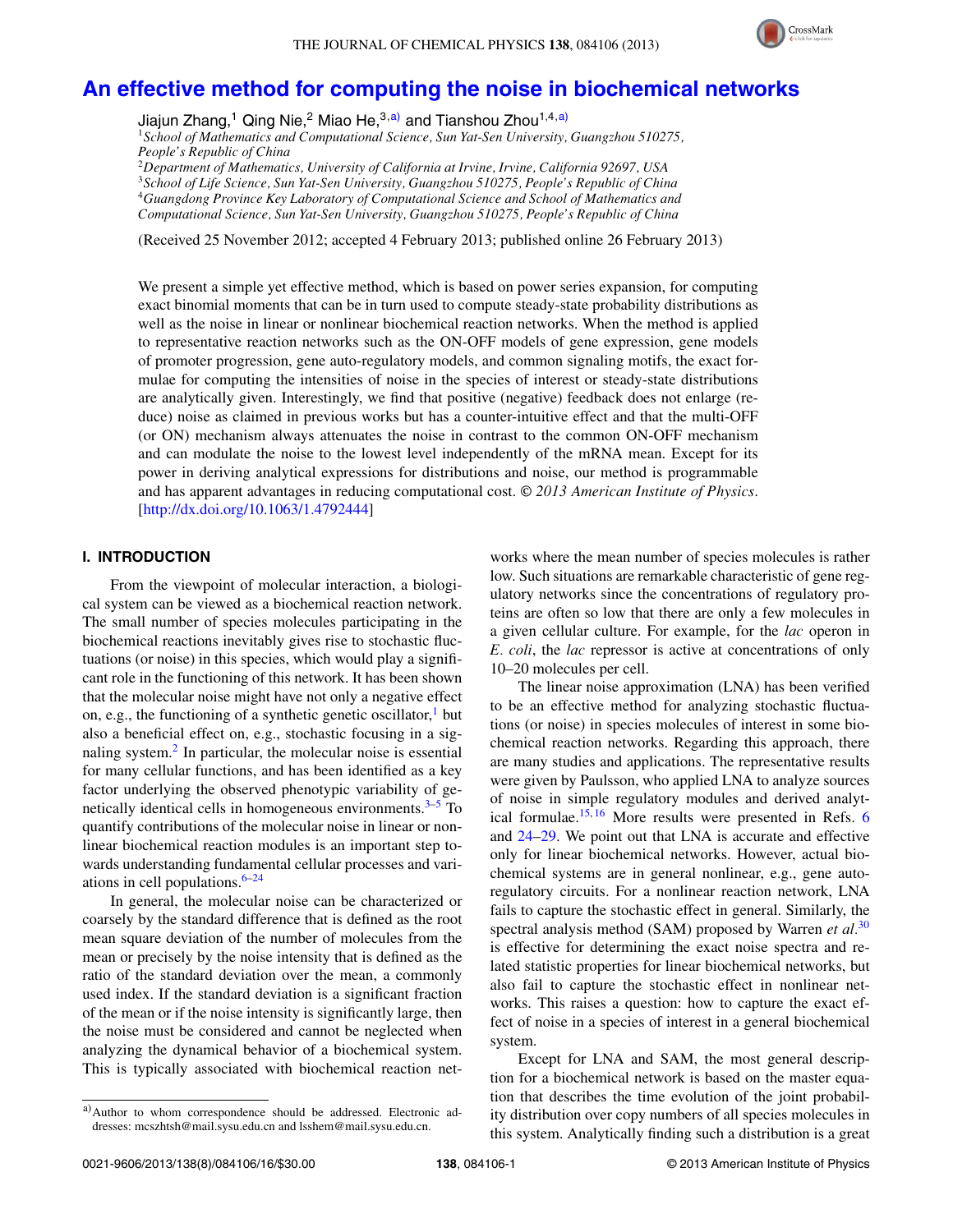challenge but some progress has been made by applying approximations to the related master equation. $31-33$  $31-33$  For example, a wide class of approximations focuses on limits of large concentrations or small switches.<sup>[15,](#page-14-6) [34,](#page-14-12) [35](#page-14-13)</sup> More often, modelers resort to stochastic simulation techniques, e.g., the varying-step Monte Carlo method<sup>36</sup> and the Gillespie algorithm.<sup>[37](#page-14-15)</sup> The former requires a high computational cost (generating many sample trajectories) followed by a difficult statistical task (parameterizing or estimating the relevant probability distribution from which the samples are drawn). The latter is very time-consuming when the number of reactions is large. Recently, there have been significant advances in simulation-based methods to circumvent these shortages.<sup>[38](#page-14-16)</sup> Simulation techniques are especially useful for more detailed studies of experimentally well-characterized systems, including those incorporating DNA looping, nonspecific binding $39$  and explicit spatial effects. $40, 41$  $40, 41$  However, it is often beneficial to gain the first intuition of mechanisms behind complicated biochemical networks from simplified analytical models.

This paper aims to present exact results for computing the noise in biochemical reaction networks governed by chemical master equations. We begin with a general theory, which is based on the power series expansion that is effectively used to solve linear or nonlinear differential equations, and then apply this theory to several common biochemical reaction modules including a two-species reaction network, the common ON-OFF model, a gene model with multiple activity states, gene auto-regulatory modules and a signaling motif. For these modules, we derive exact analytical formulae for computing the noise or steady-state probability distributions, some of which have not been given in the existing literature. In particular, when our method is applied to a stochastic gene model with multiple activity states of the promoter (also called the gene model of promoter progression<sup> $42, 43$ </sup>), we find that the multistep mechanisms always reduce transcriptional noise and can regulate the noise to the lowest level independently from the mean expression of mRNA. In addition, we demonstrate that linear methods such as LNA and SAM overor under-estimate in general the noise in nonlinear biochemical networks. We emphasize that our method is exact and is more easily programmed in contrast to LNA or SAM since our method can transform questions of quantifying noise into those of solving linear algebraic equations where the complexity of biochemical networks under investigation is reflected in the corresponding iterative matrix. In particular, it is powerful in finding steady-state probability distributions in some nonlinear biochemical reaction networks, which have not been given in the literature yet.

## **II. GENERAL THEORY**

Consider a homogeneous culture of *N* chemical species  $\{X_1, X_2, \ldots, X_N\}$  that undergo *M* reactions  $\{R_1, R_2, \ldots, R_M\}$ in a closed vessel with a fixed volume and a constant temperature. Let the *N*-dimensional vector **n** denote the numbers of species molecules. For each reaction, let  $a_k(n)$  represent the propensity function of  $R_k$ . More precisely, the probability that the *k*th reaction will occur in the time interval *dt* is  $a_k(n)dt$ 

+  $o(\mathbf{n})$ , where  $o(\mathbf{n})$  satisfies the condition  $\lim_{dt\to 0} o(\mathbf{n})/dt = 0$ . Let the *N*-dimensional vector  $s_k$  be the stoichiometry associated with  $R_k$ . The joint probability of **n** species at time *t*, denoted by  $P(n; t)$ , is given by a chemical master equation of the form

<span id="page-1-0"></span>
$$
\frac{\partial P(\mathbf{n};t)}{\partial t} = \sum_{k=1}^{M} \left[ a_k (\mathbf{n} - \mathbf{s_k}) P(\mathbf{n} - \mathbf{s_k}; t) - a_k (\mathbf{n}) P(\mathbf{n}; t) \right]
$$
(1)

subjected to the initial condition  $P(\mathbf{n}_0; 0)$ . Note that a component of  $s_k$ , denoted by  $s_{ki}$  with  $1 \leq j \leq N$ , is actually the changing number of *Xj*-type molecules participating in the *k*th reaction.

To solve Eq.  $(1)$ , the standard method is to introduce the generating function  $G(\mathbf{z}; t)$  for  $P(\mathbf{n}; t)$ , that is

$$
G(z;t) = \sum_{\mathbf{n}=(n_1,\ldots,n_N)} P(\mathbf{n};t)z^{\mathbf{n}} \quad \text{with} \quad z^{\mathbf{n}} \equiv z_1^{n_1} z_2^{n_2} \cdots z_N^{n_N}.
$$
\n(2)

<span id="page-1-1"></span>Then, Eq. [\(1\)](#page-1-0) will become a partial differential equation for *G*(**z**; *t*)

<span id="page-1-2"></span>
$$
\frac{\partial}{\partial t}G(z;t) = L_z[G(z;t)],\tag{3}
$$

where  $L<sub>z</sub>$  is a linear differential operator determined by the right side of Eq. [\(1\).](#page-1-0) Solving Eq. [\(3\)](#page-1-1) is in general difficult, but we can give the formal expression of its solution

$$
G(z;t) = \sum_{n_1 \ge 0, ..., n_N \ge 0} a_n(t)(z-1)^n
$$
  
= 
$$
\sum_{n_1 \ge 0, ..., n_N \ge 0} \frac{1}{(n_1)! \cdots (n_N)!} \frac{\partial^{n_1 + \cdots + n_N} G}{\partial z_1^{n_1} \cdots \partial z_N^{n_N}} \Big|_{z=1}
$$
  
×  $(z_1 - 1)^{n_1} \cdots (z_N - 1)^{n_N}$ , (4)

if the corresponding series is convergent, or

<span id="page-1-3"></span>
$$
G(z;t) = \sum_{n_1 \ge 0, ..., n_N \ge 0} b_n(t)(z - z_0)^n
$$
  
= 
$$
\sum_{n_1 \ge 0, ..., n_N \ge 0} \frac{1}{(n_1)! \cdots (n_N)!} \frac{\partial^{n_1 + \cdots + n_N} G}{\partial z_1^{n_1} \cdots \partial z_N^{n_N}} \Big|_{z = z_0}
$$
  
×  $(z_1 - z_{10})^{n_1} \cdots (z_N - z_{N0})^{n_N}$ , (5)

if the corresponding series is convergent. The coefficients of distinct derivatives of  $G(\mathbf{z}; t)$  are polynomial in **z**, so we can obtain a set of linear differential equations with respect to  $a_n(t)$  or  $b_n(t)$ , which are solvable, by substituting Eq. [\(4\)](#page-1-2) or [\(5\)](#page-1-3) into Eq. [\(3\)](#page-1-1) and comparing coefficients of  $(z - 1)^n$  of the same powers. If  $b_n(t)$  is analytically given, then  $a_n(t)$  can be computed according to

<span id="page-1-4"></span>
$$
a_n(t) = \sum_{k \ge n} k(k-1) \cdots (k-n+1) b_k(t) (1-z_0)^{k-n}.
$$
 (6)

Often, finding the steady-state generating function *G*(*z*) or the steady-state probability distribution  $P(n)$  is the common interest. In this case, substituting the expression Eq. [\(4\)](#page-1-2) or [\(5\)](#page-1-3) into Eq. [\(3\)](#page-1-1) will lead to a set of linear algebraic equations of  $a_n$  (or  $b_n$ ) in an iterative manner (see the below examples). Such an iterative format can determine all coefficients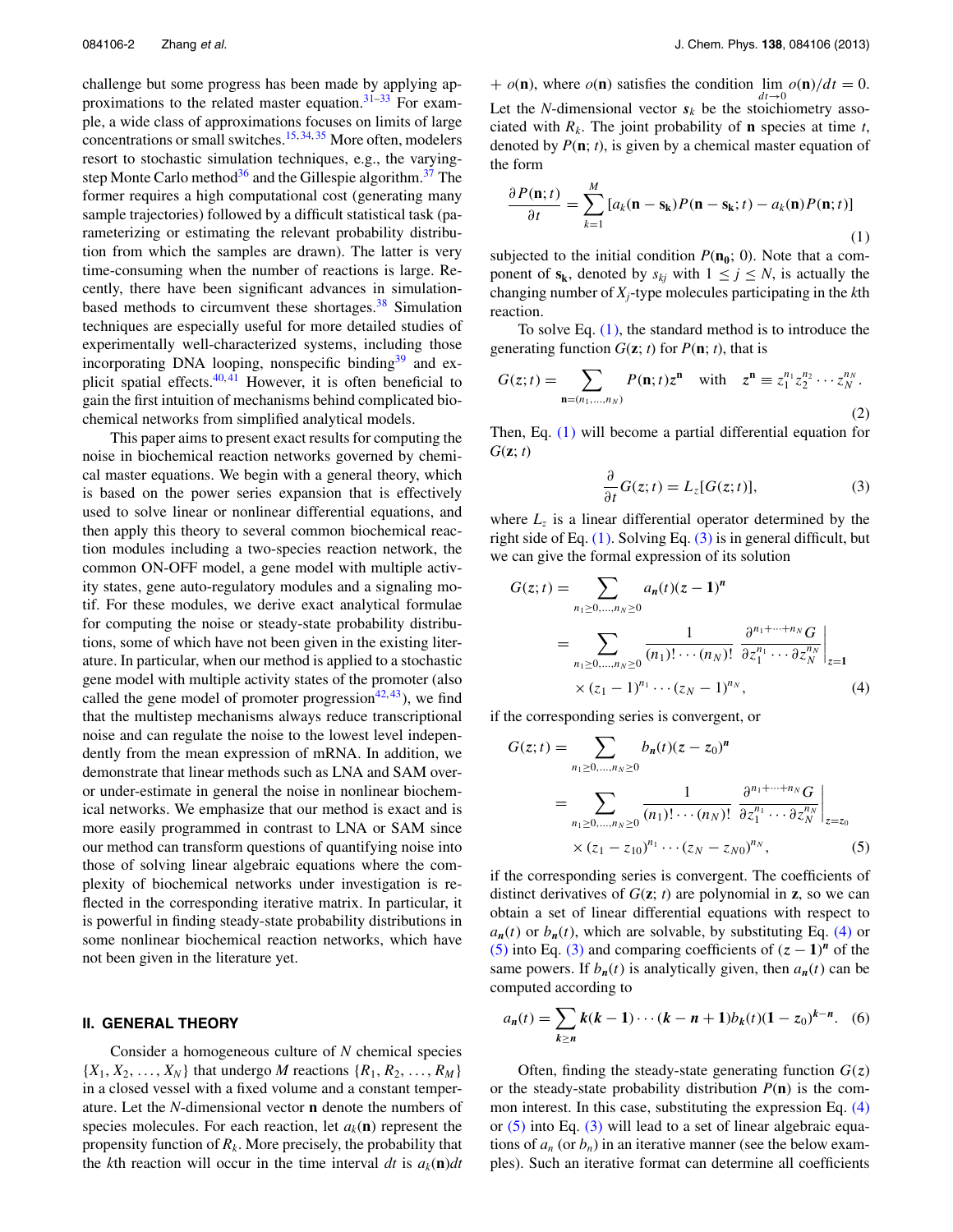$a_n$  (or  $b_n$ ) due to the conservative condition of probability  $a_n$  (or  $b_n$ ) due to the conservative condition of probability  $\sum_{n} P(n) = G(z = 1) = 1$  that implies  $a_0 = 1$ . Moreover, by the iterative format we can give the nice analytical expressions of all  $a_n$  (or  $b_n$ ) for some common linear or nonlinear biochemical network modules, which in turn give the analytical expression of  $G(z)$  (also see the below examples). We point out: (a) expansion [\(4\)](#page-1-2) will be used if the corresponding coefficients are more easily computed in contrast to expansion [\(5\),](#page-1-3) and expansion [\(5\)](#page-1-3) will be used otherwise. Which expansion will be used and how to choose  $z_0$  depend on the coefficient in the term with the highest-order derivative of function *G* (refer to examples in Sec. [III\)](#page-3-0). (b) If the corresponding deterministic system has more than one steady states, this implies coefficients  $a_n$  (or  $b_n$ ) cannot be uniquely determined in spite of the condition  $a_0 = 1$ . In this case, we should first choose expansion  $(5)$  with different  $z_0$ , which determines different sets of  $b_n$ , and then compute  $a_n$  according to Eq. [\(6\)](#page-1-4) for each set of  $b_n$ . As such, we can obtain more than one steady-state distributions (the details will be discussed elsewhere). In this paper, we only consider the case that  $a_n$  (or  $b_n$ ) has the unique solution.

After having obtained  $G(z)$ , we can give the analytical expression of the steady-state joint probability according to the formula

$$
P(\mathbf{n}) = \frac{1}{(n_1)! \cdots (n_N)!} \left. \frac{\partial^{n_1 + \cdots + n_N} G(z_1, \ldots, z_N)}{\partial z_1^{n_1} \cdots \partial z_N^{n_N}} \right|_{(0, \ldots, 0)}.
$$
 (7)

In particular, after having obtained the first-order derivative  $\partial_{z}G(1, 1,..., 1)$  and the second-order derivative  $\frac{1}{2} \partial_z^2 G(1, 1, \ldots, 1)$ , we easily compute the mean and variance of  $n_j$ , denoted by  $\langle n_j \rangle$  and  $\sigma_{n_j}^2$ , respectively, according to

$$
\langle n_j \rangle = \partial_{z_j} G(1, 1, ..., 1),
$$
  
\n
$$
\sigma_{n_j}^2 = \partial_{z_j z_j}^2 G(1, 1, ..., 1) + \partial_{z_j} G(1, 1, ..., 1)
$$
  
\n
$$
-[\partial_{z_j} G(1, 1, ..., 1)]^2.
$$
\n(8)

Correspondingly, we can compute the noise intensity for  $n_i$  (a common index describing noise), denoted by  $\eta_{n_j}$ , according to the formula

<span id="page-2-1"></span>
$$
\eta_{n_j}^2 \equiv \frac{\sigma_{n_j}^2}{\langle n_j \rangle^2} = \frac{\partial_{z_j z_j}^2 G(1, 1, \dots, 1)}{\left[\partial_{z_j} G(1, 1, \dots, 1)\right]^2} + \frac{1}{\partial_{z_j} G(1, 1, \dots, 1)} - 1.
$$
\n(9)

We emphasize that the formulae  $(8)$  and  $(9)$  are exact without any approximation.

For clarity and to show advantages of our method, consider the case of one variable. If we Taylor expand the function  $G(z)$  at the point  $z = 1$  and assume  $G(z)$  $=\sum_{i=0}^{\infty} a_i(z-1)^i$ , then formula [\(9\)](#page-2-1) of computing the noise intensity will become

<span id="page-2-2"></span>
$$
\eta_n^2 = \frac{2a_2}{a_1^2} + \frac{1}{a_1} - 1. \tag{10}
$$

The key is how to determine  $a_2$  and  $a_1$ . This can be done by substituting Eq. [\(4\)](#page-1-2) into the resulting partial differential equation of *G*(*z*) and comparing the corresponding coefficients of various same powers  $(z - 1)^j$ . Note that when solving  $a_2$  and *a*<sub>1</sub>, we need the conservative condition  $\sum_{n\geq 0} P(n) = 1$  that gives  $a_0 \equiv 1$ . We point out that formula [\(10\)](#page-2-2) is also exact if both  $a_2$  and  $a_1$  are exactly given. For linear biochemical networks, e.g., for those without feedback, both  $a_1$  and  $a_2$  can be exactly given (see examples in Sec. [III\)](#page-3-0), similar to the LNA case. For nonlinear biochemical networks, e.g., for those with feedback loops, formula  $(6)$  is in theory used to compute  $a_1$ and *a*2, which can be exactly given in some cases (also see examples in Sec. [III\)](#page-3-0) but would not in other cases, e.g., a gene regulatory network with multimer repression. In the case that  $a_1$  and  $a_2$  cannot be analytically given, our method is still effective since  $a_1$  and  $a_2$  can be approximately given by truncating initial finite terms in the related series and reach an arbitrarily pre-given accuracy due to the fact that  $a_n \to 0$  as *n*  $\rightarrow \infty$  (see the next paragraph).

Furthermore, we point out that the above coefficient *ak*  $(k = 0, 1, 2, ...)$  have apparent meaning. In fact, they represent binomial moments, thus capable of being directly used to compute the probability distribution. To see this, we let *X* be a discrete random variable that takes nonnegative integer values, and set  $P{X = n} = P(n)(n = 0, 1, 2, ...)$ . Assume that all the binomial moments

$$
B_n = E\left\{ \binom{X}{n} \right\} = \sum_{k=n}^{\infty} \binom{k}{n} P(k), \quad n = 0, 1, 2, \dots \quad (11)
$$

exist. Note that the series  $G(z) = \sum_{n=0}^{\infty} P(n)z^n$  is uniformly convergent and hence regular in the circle |*z*| *<* 1 (where *z* may be complex). Using the formula for high-order derivatives, we have

$$
G^{(n)}(z) = n! \sum_{k=n}^{\infty} {k \choose n} z^{k-n} P(k).
$$
 (12)

<span id="page-2-0"></span>Thus, we know

$$
P(n) = \frac{1}{n!} G^{(n)}(0), B_n = \frac{1}{n!} G^{(n)}(1), \quad n = 0, 1, 2, \dots (13)
$$

<span id="page-2-3"></span>implying that  $a_n = B_n$  for all *n*. On the other hand, if the function  $G(z)$  is expanded as the power series at  $z = 1$ , then we have

<span id="page-2-4"></span>
$$
G^{(n)}(z) = n! \sum_{k=n}^{\infty} {k \choose n} a_k (z-1)^{k-n}.
$$
 (14)

In particular, putting  $z = 0$  in Eq. [\(14\)](#page-2-3) yields

$$
P(n) = \sum_{k=n}^{\infty} (-1)^{k-n} {k \choose n} a_k, \quad n = 0, 1, 2, \dots
$$
 (15)

Since  $a_n$  tends to zero as  $n$  goes to the infinite, the formula [\(15\)](#page-2-4) can be used to compute approximate distributions reaching any pre-given accuracy by truncating finite terms in the right side of series [\(15\).](#page-2-4) We point out that for linear biochemical networks, e.g., for those without feedback, *P*(*n*) can be exactly given since  $a_n$  can be exactly given, whereas for nonlinear biochemical networks, e.g., for those with feedback loops, *P(n)* would not but can be approximately given since  $a_n \to 0$ as  $n \to \infty$ . Note that the formula [\(15\)](#page-2-4) can also be extended to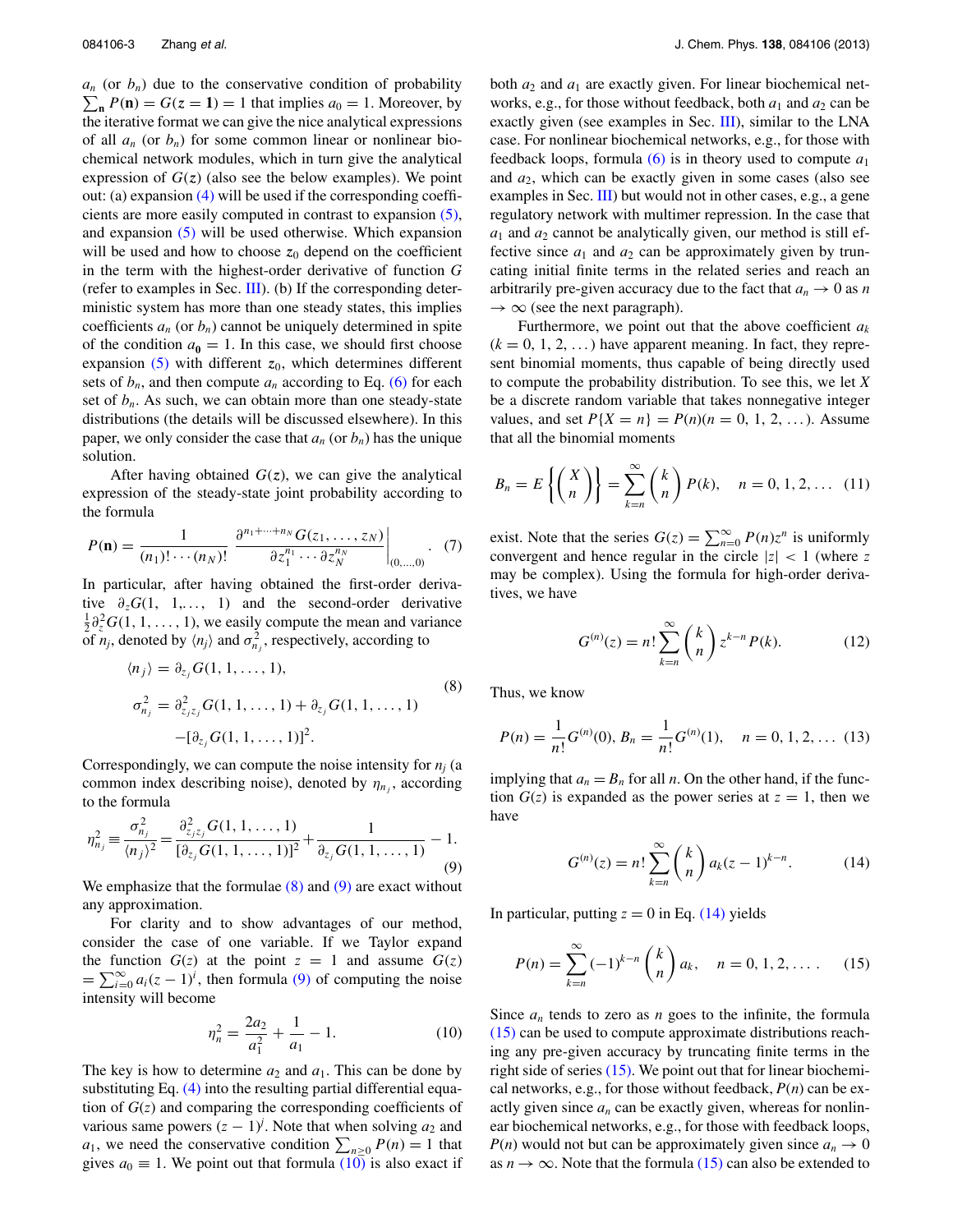the multivariate case, that is,

<span id="page-3-4"></span>
$$
P(\mathbf{n}) = \sum_{k=n}^{\infty} (-1)^{k-n} {k \choose \mathbf{n}} a_k
$$
  

$$
\equiv \sum_{k_1=n_1}^{\infty} \cdots \sum_{k_N=n_N}^{\infty} (-1)^{\sum_{i=1}^{N} (k_i - n_i)} \prod_{i=1}^{N} {k_i \choose n_i} a_{(k_1,...,k_N)}
$$
(16)

so the above discussion for the single-variable case is also effective for this case.

Finally in this section, we emphasize features and applicability of our power series expansion method. Unlike the extensively used moment-closure method,  $44-46$  $44-46$  which has shortcomings, e.g., it is nonlinear and hence inconvenient to computation; how to approximate high-order moments is unclear; the approximate moments cannot guarantee that a pregiven accuracy is satisfied, our method is linear and hence easier and more convenient to computation. Moreover, it can compute approximate noise and distributions that reach any pre-given accuracies, if  $a_n$  or  $b_n$  cannot be analytically given. In addition, we point out that for any biochemical reaction network: (1)  $\{a_n\}$  can be always iteratively computed, so computing the noise strength of any species of interest as well as the joint probability distribution is programmable; (2) our method can reduce computational cost since solving a set of linear algebraic equations for  $a_n$  in general consumes less time than solving a stochastic differential equation described by the master equation.

## <span id="page-3-0"></span>**III. APPLICATIONS**

In this section, we present several representative examples to show the power of the above series expansion method. These examples include common gene models (i.e., ON-OFF models), multi-state gene models incorporating chromatin remodeling, gene auto-regulatory models, and some common biochemical reaction network modules in signaling systems, etc. Some of them are linear and the others are nonlinear. By applying our method, we can give the exact analytical expressions for computing noise intensities and even probability distributions. In addition, we adopt the famous Gillespie algorithm<sup>37</sup> simulation to verify our theoretical predictions.

#### **A. A two-species reaction network**

Consider a simple but generic toy model, which consist of two chemical species  $X_1$  and  $X_2$ , where  $X_1$  provides the randomly fluctuating environment for  $X_2$ , e.g., mRNA fluctuations randomize protein synthesis. Let  $n_1$  and  $n_2$  be the number of molecules of species  $X_1$  and  $X_2$ . The chemical reactions read

<span id="page-3-3"></span>
$$
n_1 \xrightarrow{R_1^+(n_1)} n_1 + 1, \quad n_1 \xrightarrow{R_1^-(n_1)} n_1 - 1,
$$
  
\n
$$
n_2 \xrightarrow{R_2^+(n_1, n_2)} n_2 + 1, \quad n_2 \xrightarrow{R_2^-(n_1, n_2)} n_2 - 1.
$$
\n(17)

Because  $n_1$  affects the rate of  $X_2$  but  $n_2$  does not affect the rate of *X*1, this is an example of dynamic disorder.

The joint probability of having  $n_1$  and  $n_2$  molecules per cell of species  $X_1$  and  $X_2$  (for instance messenger RNAs and proteins, but interpretations vary with application) at time *t* is described by a birth-and-death Markov process with events

<span id="page-3-1"></span>
$$
\frac{\partial P(n_1, n_2; t)}{\partial t}
$$
\n
$$
= R_1^+(n_1 - 1)P(n_1 - 1, n_2; t) + R_1^-(n_1 + 1)P(n_1 + 1, n_2; t) + R_2^+(n_1, n_2 - 1)P(n_1, n_2 - 1; t) + R_2^-(n_1, n_2 + 1) \times P(n_1, n_2 + 1; t) - [R_1^+(n_1) + R_1^-(n_1) + R_2^+(n_1, n_2) + R_2^-(n_1, n_2)]P(n_1, n_2; t). \tag{18}
$$

Now, we introduce the generating function  $G(z_1, z_2; t)$  $=\sum_{n_1,n_2=0}^{\infty} z_1^{n_1} z_2^{n_2} P(n_1, n_2; t)$  for  $P(n_1, n_2; t)$  and consider the static solution to Eq. [\(18\).](#page-3-1) Then, Eq. [\(18\)](#page-3-1) can be converted into a partial differential equation for  $G(z_1, z_2)$ .

First, consider the case studied in Ref. [15,](#page-14-6) that is,  $R_1^+(n_1) = \lambda_1$ ,  $R_1^-(n_1) = n_1/\tau_1$ ,  $R_2^+(n_1, n_2) = \lambda_2 n_1$ ,  $R_2^-(n_1, n_2) = n_2/\tau_2$ . In this case, the static generating function satisfies

<span id="page-3-2"></span>
$$
\lambda_1 s_1 F + \left[ -\frac{1}{\tau_1} s_1 + \lambda_2 s_2 + \lambda_2 s_1 s_2 \right] \frac{\partial F}{\partial s_1} - \frac{1}{\tau_2} s_2 \frac{\partial F}{\partial s_2} = 0,
$$
\n(19)

where  $s_1 = z_1 - 1$ ,  $s_2 = z_2 - 1$ ,  $F(s_1, s_2) \equiv G(z_1, z_2)$ . Now, we expand  $F(s_1, s_2)$  as  $F(s_1, s_2) = \sum_{i,j=0}^{\infty} a_{ij} s_1^i s_2^j$ . Note that  $a_{00} = 1$  from the conservative condition for  $P(n_1, n_2)$ . Substituting such an expansion into Eq. [\(19\)](#page-3-2) and comparing the coefficients of the same powers of  $s_1$  or  $s_2$  will give

$$
a_{10} = \lambda_1 \tau_1 a_{00}, \quad a_{01} = \lambda_2 \tau_2 a_{10}, \quad a_{20} = \frac{\lambda_1 \tau_1}{2} a_{10},
$$

$$
a_{02} = \frac{\lambda_2 \tau_2}{2} \frac{\lambda_2 + \lambda_1 \lambda_2 (\tau_1 + \tau_2)}{1/\tau_1 + 1/\tau_2} a_{10}.
$$

Note that the averages of  $n_1$  and  $n_2$  are  $\langle n_1 \rangle = a_{10} = \lambda_1 \tau_1$ and  $\langle n_2 \rangle = a_{01} = \lambda_1 \lambda_2 \tau_1 \tau_2$ , respectively. According to formula  $(10)$ , we obtain the analytical expression for the  $n_2$  noise intensities

$$
\eta_{n_2}^2 = \frac{1}{\langle n_2 \rangle} + \frac{\tau_1}{\tau_1 + \tau_2} \frac{1}{\langle n_1 \rangle},\tag{20}
$$

which is the same as the previous result obtained by  $LNA$ .<sup>[15](#page-14-6)</sup>

Then, still consider the above example but set  $R_2^+(n_1, n_2) = \lambda_2 n_1(n_1 - 1)$ . In this case, we have the following partial differential equation for  $F(s_1, s_2)$ :

$$
\lambda_1 s_1 F - \frac{1}{\tau_1} s_1 \frac{\partial F}{\partial s_1} - \frac{1}{\tau_2} s_2 \frac{\partial F}{\partial s_2} + \gamma (s_2 + 2s_1 s_2 + s_1^2 s_2) \frac{\partial^2 F}{\partial s_1^2} = 0.
$$
 (21)

Similar to the above case, we can derive the following exact formula for computing the noise intensity of  $n_2$  (denoted by  $\tilde{\eta}_{n_2}^2$ ):

$$
\tilde{\eta}_{n_2}^2 = \eta_{n_2}^2 + \frac{2}{(\lambda_1 \tau_1)^2} \frac{1/\tau_2}{2/\tau_1 + 1/\tau_2},\tag{22}
$$

where  $\eta_{n_2}^2$  is given by LNA, that is,  $\eta_{n_2}^2 = \frac{1}{(\lambda_1 \tau_1)^2 \lambda_2 \tau_2}$  $+\frac{4}{\lambda_1\tau_1}$  $\frac{1/\tau_2}{1/\tau_1 + 1/\tau_2}$ . The inequality  $\eta_{n_2}^2 < \tilde{\eta}_{n_2}^2$  shows that LNA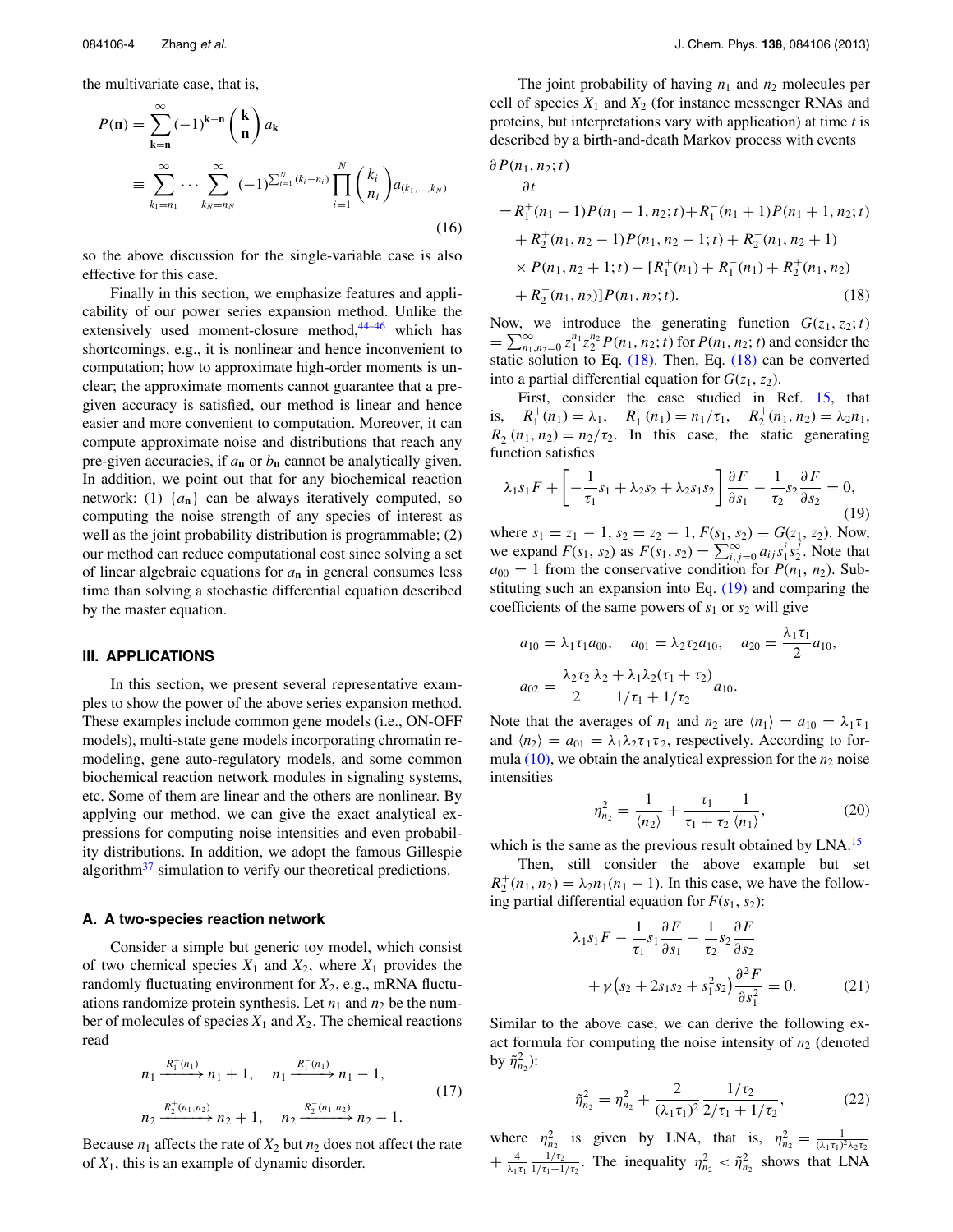<span id="page-4-0"></span>

FIG. 1. Shown is that LNA gives approximate noise whereas our method gives exact noise. (a) The noise strength in two-species system [\(17\)](#page-3-3) with  $R_2^+(n_1, n_2) = \lambda_2 n_1(n_1 - 1)$  is taken as a function of the parameter  $\lambda_1$ . The other parameters are  $\lambda_2 = 10$ ,  $\tau_1 = 2$ ,  $\tau_2 = 1$ . (b) The noise strength in the two-species system [\(17\)](#page-3-3) with  $R_2^+(n_1, n_2) = \lambda_2 n_1(n_1 - 1)$  is taken as a function of the parameter  $\lambda_2$ . The other parameters are  $\lambda_1 = 1$ ,  $\tau_1 = 2$ ,  $\tau_2 = 1$ .

underestimates the noise. Refer to Fig. [1.](#page-4-0) This example indicates that LNA is an approximate method.

Since all *aij* can be uniquely determined, deriving analytical expression for the steady-state joint probability distribution  $P(n_1, n_2)$  is possible according to formula [\(16\)](#page-3-4) for this system. The detail is here omitted due to complexity.

## **B. Common gene models**

The above two-component generic model may be used to describe gene expression with the promoter being always in the active state, but we know that the promoter of a gene may have both one active and one inactive state or several active states or inactive states, depending on chromatin template that accumulates over time until the promoter becomes active. In this section, to show the effectiveness of our method, we shall consider two common gene models and derive analytical expressions for the mRNA noise and even the analytical distribution for the ON-OFF model. In Sec. [III C,](#page-6-0) we shall consider more general gene models, i.e., gene models of promoter progression, and give analytical results.

### **Case 1: Two-stage gene model**

Consider a stochastic model consisting of a gene that transitions randomly between an active state *A* where transcription of DNA into mRNA molecules (denoted *M*) is very efficient, and an inactive state *I* where transcription is not possible. Refer to Fig.  $2(a)$ . Assume that the time during which the gene is in the active state *A* is the "burst" of mRNA synthesis.<sup>11, [12,](#page-14-25) [18,](#page-14-26) [47,](#page-14-27) [48](#page-14-28)</sup> The reactions describing this process read

$$
I \xrightarrow{\lambda} A, A \xrightarrow{\gamma} I,
$$
  
\n
$$
A \xrightarrow{\mu} A + M, M \xrightarrow{\delta} \oslash,
$$
\n(23)

where  $\lambda$  is the rate of gene activation,  $\gamma$  the rate of gene inactivation,  $\mu$  the rate of transcription when the gene is in the active state, and *δ* the rate of mRNA decay. We will henceforth use *m* to denote the number of mRNA molecules.

Let  $P_0(m)$  and  $P_1(m)$  represent the probability of having *m* mRNA molecules at time *t* when the gene is at the ON (active) and OFF (inactive) states, respectively. Then, the cor-

<span id="page-4-1"></span>

FIG. 2. Schematic of gene expression models considering promoter activity (active or inactive): (a) two-stage gene model and (b) three-stage gene model.

responding discrete master equation reads

<span id="page-4-2"></span>
$$
\frac{dP_0(m;t)}{dt} = -\gamma P_0(m;t) + \lambda P_1(m;t) + \delta(E - I)
$$
  
 
$$
\times [mP_0(m;t)] + \mu(E^{-1} - I)[P_0(m;t)],
$$
  
(24)  

$$
\frac{dP_1(m;t)}{dt} = -\lambda P_1(m;t) + \gamma P_0(m;t) + \delta(E - I)[mP_1(m;t)],
$$

where *I* is the identity operator, *E* and  $E^{-1}$  are shift operators, i.e.,  $E[f(n)] = f(n+1)$  and  $E^{-1}[f(n)] = f(n-1)$  for any function *f* and any integer *n*. By introducing generating functions  $G_i(z;t) = \sum_{m=0}^{\infty} z^m P_i(m;t)$  with  $i = 0, 1$  and considering the steady-state solution, we can transform Eq. [\(24\)](#page-4-2) into the following partial differential equations:

<span id="page-4-3"></span>
$$
-\gamma G_0(z) + \lambda G_1(z) + (1 - z) \frac{\partial G_0(z)}{\partial z} + \mu(z - 1)G_0(z) = 0,
$$
  

$$
-\lambda G_1(z) + \gamma G_0(z) + (1 - z) \frac{\partial G_1(z)}{\partial z} = 0,
$$
 (25)

where all the parameters are normalized by the parameter  $\delta$ , that is,  $\lambda/\delta \rightarrow \lambda$ ,  $\gamma/\delta \rightarrow \gamma$ , and  $\mu/\delta \rightarrow \mu$ .

To solve Eq.  $(25)$ , we Taylor expand two functions  $G_0(z)$  and  $G_1(z)$  at the point  $z = 1$ , that is,  $G_i(z) \equiv F_i(s)$  $=\sum_{n=0}^{\infty} a_n^{(i)} s^n$  (*i* = 0, 1) with  $s = z - 1$ . Let  $F = F_0 + F_1$ . Then, we have  $F(s) = \sum_{n=0}^{\infty} a_n s^n$  with  $a_n \equiv a_n^{(0)} + a_n^{(1)}$ . Note that the conservative condition for probability gives  $a_0(0)$  $= 1$ . Substituting these expansions into Eq. [\(25\)](#page-4-3) will yield the following set of algebraic equations:

<span id="page-4-5"></span><span id="page-4-4"></span>
$$
(n + \gamma)a_n^{(0)} = \lambda a_n^{(1)} + \mu a_{n-1}^{(0)},
$$
  
\n
$$
(n + \lambda)a_n^{(1)} = \gamma a_n^{(0)},
$$
\n(26)

where  $n = 1, 2, \ldots$  It follows from Eq. [\(26\)](#page-4-4) that

$$
a_n = a_n^{(0)} + a_n^{(1)} = \frac{\mu^n}{n!} a_0^{(0)} \prod_{k=1}^n \frac{k+\lambda}{k+\lambda+\lambda} = \frac{\mu^n}{n!} \frac{(\lambda)_n}{(\lambda+\gamma)_n},\tag{27}
$$

where  $(c)_n$  is the Pochhammer symbol, which is defined as  $(c)_n = \Gamma(c + n)/\Gamma(c)$ . In particular, we have

$$
a_1 = \frac{\mu \lambda}{\lambda + \gamma}, \quad a_2 = \frac{\mu^2 \lambda (\lambda + 1)}{2(\lambda + \gamma)(\lambda + \gamma + 1)}.
$$
 (28)

Therefore, according to Eq.  $(10)$  and by recovering the original parameters, we obtain the explicit expression for the static noise intensity

$$
\eta^2 = \frac{\gamma \delta}{\lambda(\delta + \lambda + \gamma)} + \frac{\delta(\lambda + \gamma)}{\mu \lambda},\tag{29}
$$

which is the same as a previous result.<sup>18</sup> Furthermore, according to Eq. [\(15\)](#page-2-4) and using Eq. [\(27\)](#page-4-5) with recovered parameters,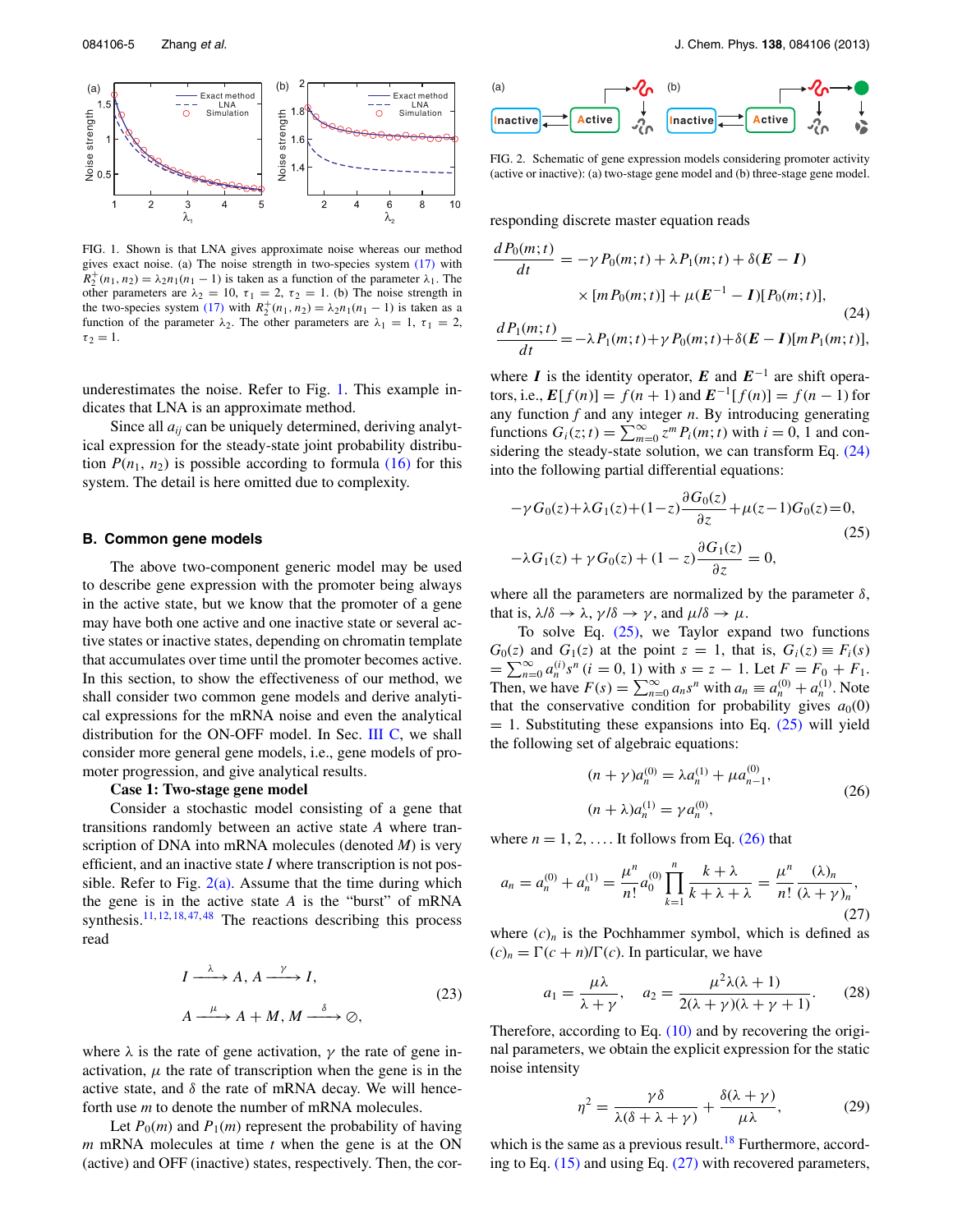we obtain the analytical expression for the probability distribution of mRNA

$$
P(m) = \frac{\mu^m}{m!} \frac{\left(\frac{\lambda}{\delta}\right)_m}{\left(\frac{\lambda}{\delta} + \frac{\gamma}{\delta}\right)_m} {}_1F_1\left(m + \frac{\lambda}{\delta}; m + \frac{\lambda}{\delta} + \frac{\gamma}{\delta}; -\mu\right),
$$
  
\n
$$
m = 0, 1, 2, \dots,
$$
\n(30)

where  $_1F_1(\alpha; \beta; x)$  is a confluent hypergeometric function.<sup>[49](#page-14-29)</sup> Such an expression was before derived under some assump-tions of reaction rates<sup>[47](#page-14-27)</sup> but is here derived without any assumption.

## **Case 2: Three-stage gene model**

Consider the full model of a gene, which includes three stages: transitions between active and inactive states, transcription from DNA to mRNA, and translation from mRNA to protein. Refer to Fig. [2\(b\).](#page-4-1) The corresponding bio-chemical reactions read<sup>11, [48,](#page-14-28) [50–](#page-15-0)[54](#page-15-1)</sup>

$$
I \xrightarrow{\lambda} A, A \xrightarrow{\gamma} I,
$$
  
\n
$$
A \xrightarrow{\mu_0} A + M, M \xrightarrow{\delta_0} \oslash,
$$
  
\n
$$
M \xrightarrow{\mu_1} M + P, P \xrightarrow{\delta_1} \oslash.
$$
\n(31)

Let  $P_0(m, n; t)$  be the probability of having *m* mRNAs and *n* proteins when the gene is inactive at time *t*, and  $P_1(m,$ *n*; *t*) be the probability of having *m* mRNAs and *n* proteins when the gene is active at time *t*. Then, we have two coupled equations

<span id="page-5-0"></span>
$$
\frac{\partial P_0(m, n; \tau)}{\partial \tau} = \kappa_1 P_1(m, n; \tau) - \kappa_0 P_0(m, n; \tau) + (n+1)P_0(m, n+1; \tau) - n P_0(m, n; \tau) \n+ \omega \{(m+1)P_0(m+1, n; \tau) - m P_0(m, n; \tau) + bm[P_0(m, n-1; \tau) - P_0(m, n; \tau)]\},
$$
\n(32)\n
$$
\frac{\partial P_1(m, n; \tau)}{\partial \tau} = -\kappa_1 P_1(m, n; \tau) + \kappa_0 P_0(m, n; \tau) + (n+1)P_1(m, n+1; \tau) - n P_1(m, n; \tau) \n+ \omega \{(m+1)P_1(m+1, n; \tau) - m P_1(m, n; \tau) + bm[P_1(m, n-1; \tau) - P_1(m, n; \tau)]\} \n+ a[P_1(m-1, n; \tau) - P_1(m, n; \tau)],
$$

<span id="page-5-1"></span>where  $\kappa_0 = \gamma/\delta_1$ ,  $\kappa_1 = \lambda/\delta_1$ ,  $a = \mu_0/\delta_1$ ,  $b = \mu_1/\delta_0$ ,  $\omega = \delta_0/\delta_1$ ,  $\tau = t/\delta_1$ . If we consider the steady-state case and introduce two generating functions  $G_i(z_1, z_2) = \sum_{m,n} z_1^m z_2^n P_i(m, n)$   $(i = 1, 2)$ , then Eq. [\(32\)](#page-5-0) will become two coupled partial differential equations

$$
\kappa_1 F_1 - \kappa_0 F_0 - s_2 \frac{\partial F_0}{\partial s_2} + \omega \left[ b s_2 (1 + s_1) - s_1 \right] \frac{\partial F_0}{\partial s_1} = 0,
$$
  

$$
-\kappa_1 F_1 + \kappa_0 F_0 - s_2 \frac{\partial F_1}{\partial s_2} + a s_1 F_1 + \omega \left[ b s_2 (1 + s_1) - s_1 \right] \frac{\partial F_1}{\partial s_1} = 0,
$$
  

$$
(33)
$$

where  $s_1 = z_1 - 1$ ,  $s_2 = z_2 - 1$  and  $F_k(s_1, s_2) \equiv G_k(z_1, z_2)$ . Denote  $F \equiv F_0 + F_1$ . Now, Taylor expand  $F_k(s_1, s_2)$  and  $F(s_1, s_2)$  at the origin and write  $F_k(s_1, s_2) = \sum_{i,j=0}^{\infty} a_{ij}^{(k)} s_1^i s_2^j$  and  $F(s_1, s_2) = \sum_{i,j=0}^{\infty} a_{ij} s_1^i s_2^j$ . Substituting the expansions of  $F_k(s_1, s_2)$  into Eq. [\(33\),](#page-5-1) and comparing coefficients of variables of the same powers, we obtain

$$
\kappa_1 a_{ij}^{(1)} - \kappa_0 a_{ij}^{(0)} - (\omega i + j) a_{ij}^{(0)} + b \omega i \left[ a_{(i+1)(j-1)}^{(0)} + a_{i(j-1)}^{(0)} \right] = 0,
$$
  
\n
$$
-\kappa_1 a_{ij}^{(1)} + \kappa_0 a_{ij}^{(0)} - (\omega i + j) a_{ij}^{(1)} + b \omega i \left[ a_{(i+1)(j-1)}^{(1)} + a_{i(j-1)}^{(1)} \right] + a a_{(i-1)j}^{(0)} = 0,
$$
\n(34)

where  $i, j = 0, 1, 2, \ldots$  The iteration (34) combined with the conservative condition  $a_{00} = 1$  can uniquely determine all  $a_{ij}^{(0)}$  and  $a_{ij}^{(1)}$ . In particular, we have

$$
a_{10} = \frac{a\kappa_0}{\omega(\kappa_0 + \kappa_1)} a_{00}, a_{01} = b\omega a_{10}, a_{20} = \frac{a(\omega + \kappa_0)}{2\omega(\kappa_0 + \kappa_1 + 1)} a_{10}
$$

and

$$
a_{02} = \frac{b^2 \omega^2 \left[ \left( \frac{a}{\omega} + a + 1 \right) \kappa_0 + \kappa_1 + 2\omega + a - 1 + \frac{a(\kappa_0 + \omega)(2 - \omega)}{\omega(\kappa_0 + \kappa_1 + 1)} \right]}{2\left[ (\omega + 1)(\kappa_0 + \kappa_1) + 1 - 2\omega \right]} a_{10}.
$$

<span id="page-5-2"></span>To that end, according to Eq. [\(10\),](#page-2-2) we obtain the analytical expressions for the mRNA and protein noise intensities

$$
\eta_m^2 = \frac{(\omega - 1)\kappa_0 + \omega \kappa_1}{\kappa_0(\kappa_0 + \kappa_1 + 1)} + \frac{\omega(\kappa_0 + \kappa_1)}{a\kappa_0}
$$
(35)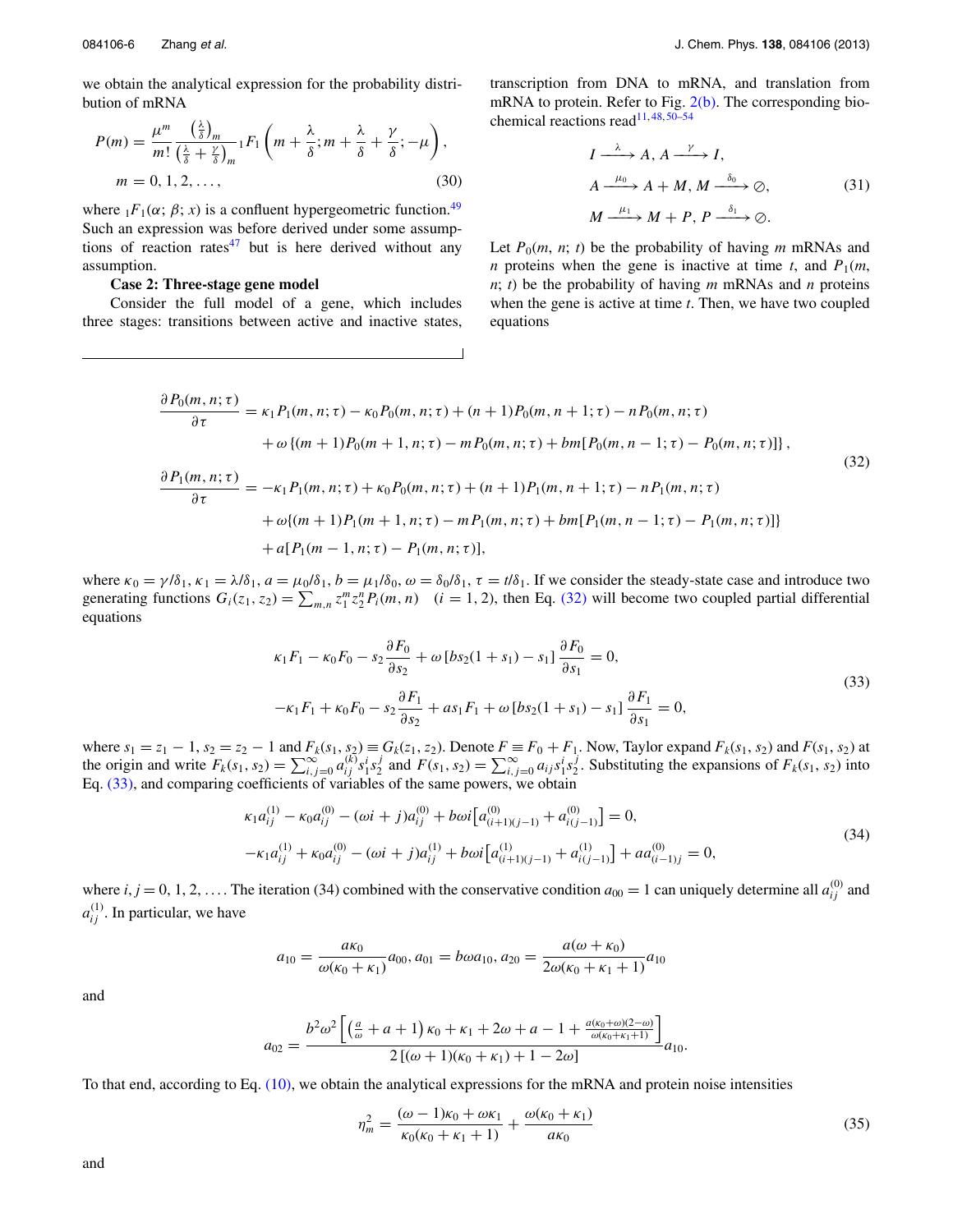$$
\eta_n^2 = \frac{[a + \omega(a+1)]\kappa_0 + \omega(\kappa_1 + 2\omega + a - 1) + \frac{a(\kappa_0 + \omega)(2-\omega)}{\kappa_0 + \kappa_1 + 1}}{a\kappa_0(\omega + 1 + \frac{1-2\omega}{\kappa_0 + \kappa_1})} + \frac{(1 - ab)\kappa_0 + \kappa_1}{ab\kappa_0},
$$
(36)

respectively. These formulae for computing noise intensities are not approximate but exact.

We point out that we have not found the nice expression for the joint distribution in the three-stage model as in the two-stage gene model, but our series method can give an approximate distribution up to any pre-given accuracy by truncating initial finite terms of the expansion  $F(s_1, s_2) = \sum_{n=1}^{\infty} a_n s_n^i$ . In particular, our mathod is convenient to my  $\sum_{i,j=0}^{\infty} a_{ij} s_1^i s_2^j$ . In particular, our method is convenient to numerically computing the distribution.

## <span id="page-6-0"></span>**C. Gene models of promoter progression**

Except for transcription and translation, gene expression also involves the recruitment of transcription factors and polymerases, transitioning between active and inactive states of promoter, and chromatin remodeling (CR). In particular, it has been verified that CR is an important factor that influences gene expression. In fact, several recent experimental studies have implicated fluctuations in chromatin state between transcriptionally active and inactive conformations as a ma-jor source of cell-to-cell variability in gene expression.<sup>55-[59](#page-15-3)</sup> Here, we introduce multi-state stochastic models of gene expression, which extend the previous gene models by incorporating slow dynamics of inactivation or activation. These models assume that the gene activity proceeds sequentially through "ON" states (only here can mature mRNAs be produced) and/or OFF states (here no transcription occurs). Refer to Figs.  $3(a)$  and  $3(b)$ , where Fig.  $3(a)$  considers the case that the promoter has one active state and several inactive states (hence the corresponding model is called the multi-OFF model or the multi-OFF mechanism), whereas Fig.  $3(b)$  considers the case that the promoter has one inactive state and several active states (hence the corresponding model is called the multi-ON model or multi-ON mechanism). In these models, the activity states of the promoter form a loop and the transitions between two states may be reversible or irreversible.

#### **Case 1: The multi-OFF mechanism**

Assume that the gene activity proceeds sequentially through the ON state, several reversible and irreversible OFF states, and returns to the ON state, forming a loop. Our model considers two main processes: dynamic transitions between active (ON) and inactive (OFF) states of the promoter, denoted by *A* and *I*, respectively, and transcription of the DNA sequence into an mRNA molecule (denoted by *M*). Here, transcription is very efficient in the active state, and is not possible in the inactive state. Moreover, the time spent in the active state is the "burst" of mRNA synthesis.

The corresponding biochemical reactions read

$$
I_L \xrightarrow{\lambda_L} A, A \xrightarrow{\lambda_0} I_1, I_k \underset{\lambda'_k}{\xleftarrow{\lambda_k}} I_{k+1}(k = 1, 2, \dots, L - 1),
$$
  
(37)  

$$
A \xrightarrow{\mu} A + M, M \xrightarrow{\delta} \oslash,
$$

where  $\lambda_0 \equiv \gamma$  is the rate of gene inactivation,  $\lambda_L$  is the rate of gene activation,  $\lambda_k$  is the transition rate from the *k*th OFF state to the  $(k + 1)$ th OFF state with  $k = 1, 2, ..., L - 1, \lambda'_{k}$ is the transition rate from the  $(k + 1)$ th OFF state to the *k*th OFF state with  $k = 1, 2, ..., L - 1$ ,  $\mu$  is the synthesis rate of mRNA, and  $\delta$  is the degradation rate of mRNA. Note that if  $L = 1$ , the corresponding model will become our familiar two-state gene model or the telegraph model. In addition, for convenience, we call the multi-OFF process irreversible if all  $\lambda'_{k} = 0$ ; reversible if all  $\lambda'_{k} \neq 0$ ; and partially reversible in other cases. Now, we introduce the chemical master equation for mRNA, and henceforth use *m* to denote the number of mRNAs. The mRNA master equation reads

$$
\frac{dP_0(m,t)}{dt} = -\lambda_0 P_0(m,t) + \lambda_L P_L(m,t) + \mu(E^{-1} - I)
$$
  
\n
$$
\times P_0(m,t) + \delta(E - I)[m P_k(m,t)],
$$
  
\n
$$
\frac{dP_k(m,t)}{dt} = -(\lambda_k + \lambda'_{k-1}) P_k(m,t) + \lambda_{k-1} P_{k-1}(m,t)
$$
  
\n
$$
+ \lambda'_k P_{k+1}(m,t) + \delta(E - I)[m P_k(m,t)]
$$
  
\n
$$
(1 \le k \le L - 1),
$$
 (38)  
\n
$$
\frac{dP_L(m,t)}{dt} = -(\lambda_k + \lambda'_{k-1}) P_k(m,t) + \lambda_k P_k(m,t)
$$

$$
\frac{a_1}{dt} = -(\lambda_L + \lambda'_{L-1})P_L(m, t) + \lambda_{L-1}P_{L-1}(m, t) + \delta(E - I)[mP_L(m, t)],
$$

where we define  $\lambda'_{0} \equiv 0$ . In Eq. [\(36\),](#page-5-2)  $P_{0}$  represents the probability of having *m* mRNA in the ON state at time *t*, and  $P_k$ represent the probability of having *m* mRNAs in the *k*th OFF state at time  $t$  ( $1 \leq k \leq L$ ). The first equation describes how the mRNA is generated in the active state, the subsequent *L* − 1 equations describe the transitions between inactive state of the promoter, and the final equation describes the transitions between the *L*th and  $(L - 1)$ th inactive states as well as between the *L*th inactive and active states.

For analysis convenience, we consider static solutions only. Introduce generating functions  $G_k(z)$  for  $P_k(m)$  and  $G(z) = \sum_{k=0}^{L} G_k(z)$  for  $P(m) = \sum_{k=0}^{L} P_k(m)$ . This will lead to the following differential equations:

<span id="page-6-1"></span>
$$
-\lambda_0 F_0(s) + \lambda_L F_L(s) + s F_0(s) - s F'_0(s) = 0,
$$
  
\n
$$
-(\lambda_k + \lambda'_{k-1}) F_k(s) + \lambda_k F_{k-1}(s) + \lambda'_{k+1} F_{k+1}(s) - s F'_k(s)
$$
  
\n
$$
= 0(k = 1, 2, ..., L - 1),
$$
  
\n
$$
-(\lambda_L + \lambda'_{L-1}) F_L(s) + \lambda_{L-1} F_{L-1}(s) - s F'_L(s) = 0,
$$
  
\n(39)

where  $F_j(s) \equiv G_j(z)$  with  $s = \mu(z - 1)$  and  $0 \le j \le L$ . Now, we Taylor expand every function  $F_j(s)$  by  $F_j(s) = \sum_{n=0}^{\infty} b_n^{(j)} s^n$ . Note that if we Taylor expand  $F(s) = \sum_{n=0}^{\infty} c_n s^n$ , then  $c_n$  $=\sum_{j=0}^{L} b_n^{(j)}$  with  $n \geq 0$ . Substituting the expansion of  $F_j(s)$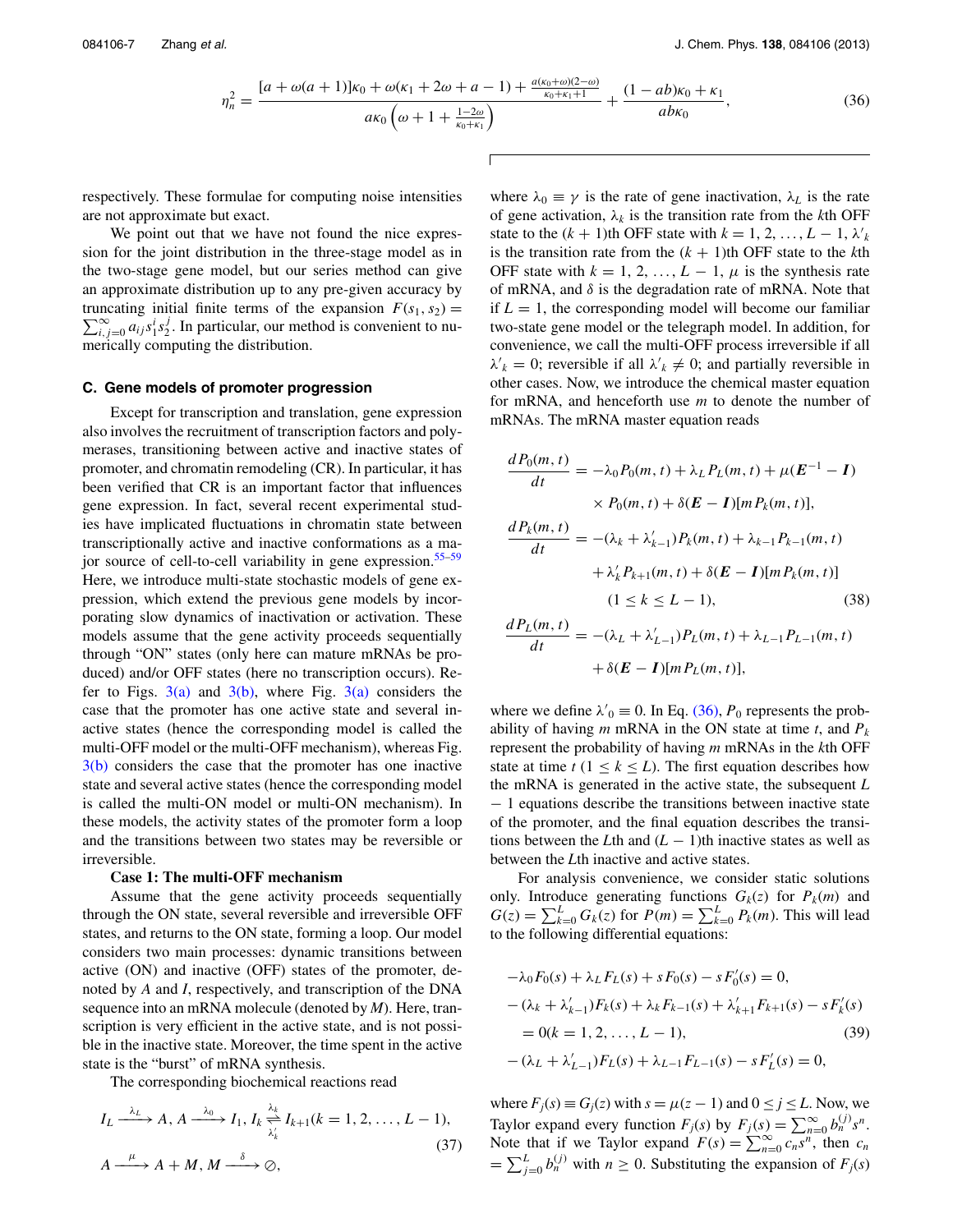<span id="page-7-0"></span>

FIG. 3. Multi-state gene expression models and chromatin template-controlled noise in mRNA: (a) Schematic of a multi-inactive-state model of gene expression; (b) schematic of a multi-active-state model of gene expression; (c) the mean noise strength ratio  $\eta_{multi-on}^2/\eta_{multi-off}^2$  as a function of two experimentallymeasureable indices  $\tau_{on}$  and  $\tau_{off}$ , where both  $\eta_{multi-on}^2$  and  $\eta_{multi-off}^2$  are obtained from one of 1000 sets of randomly sampling  $\tau_1, \ldots, \tau_K$  with the fixed  $\tau_{on}$ and  $\tau_{off}$  for the fixed  $K \equiv L = R = 10$  (where *L* and *R* represent the number of OFF states and ON states, respectively). The other parameters are  $\mu = 20$ ,  $\delta = 1$ ,  $K = 10$ ; (d), (e), and (f) shown is the histogram of  $\eta_{multi-on}^2$  (red) and  $\eta_{multi-off}^2$  (green), where (d), (e) and (f) correspond to points D, E and F labeled in (c), respectively.

into Eq. [\(39\)](#page-6-1) yields

<span id="page-7-1"></span>
$$
(n\mathbf{I} - \mathbf{A})\mathbf{b}_n = (b_{n-1}^{(0)}, 0, \dots, 0)^T, \tag{40}
$$

where the matrix  $A =$ 

$$
\begin{pmatrix}\n-\lambda_0 & & & & & & \lambda_L \\
\lambda_0 & -\lambda_1 & & \lambda'_1 & & & \\
& \lambda_1 & -(\lambda_2 + \lambda'_1) & \ddots & & & \\
& & \ddots & \ddots & \ddots & \lambda'_{L-1} \\
& & & & \lambda_{L-1} & -(\lambda_L + \lambda'_{L-1})\n\end{pmatrix}
$$

describes the pattern of transitions between activity states of the promoter, and  $\mathbf{b}_n = (b_n^{(0)}, b_n^{(1)}, \dots, b_n^{(L)})^T$ ,  $n = 0, 1, 2, \dots$ . Equation [\(40\)](#page-7-1) is a set of algebraic equations for  $b_n^{(k)}$ , which can be iteratively solved. In fact, note that *A*is an M-matrix, so we can express the determinant  $det(n\mathbf{I} - \mathbf{A})$  and the adjacency matrix  $(n\mathbf{I} - \mathbf{A})^*$  as  $\det(n\mathbf{I} - \mathbf{A}) = n(n + \alpha_1) \cdots (n + \alpha_L)$ and  $(n\mathbf{I} - \mathbf{A})^* = \left(\begin{array}{cc} M_1(n) & * \\ * & * \end{array}\right)$ , respectively, where  $M_1(n)$  is the polynomial of order *L* with  $M_1(n) = (n + \beta_1)...(n + \beta_L)$ , and all  $\alpha_k \geq 0$ ,  $\beta_k \geq 0$  are constants depending on the reaction rates. Thus, it follows from Eq. [\(40\)](#page-7-1) that

$$
b_n^{(0)} = \frac{1}{n} \frac{(n + \beta_1) \cdots (n + \beta_L)}{(n + \alpha_1) \cdots (n + \alpha_L)} b_{n-1}^{(0)}
$$
  
= 
$$
\frac{1}{n!} \left[ \prod_{k=1}^n \frac{(k + \beta_1) \cdots (k + \beta_L)}{(k + \alpha_1) \cdots (k + \alpha_L)} \right] b_0^{(0)}.
$$
 (41)

In addition, it follows from Eq. [\(39\)](#page-6-1) that  $F(s) = F'_0(s)$ , implying that  $c_n = \frac{1}{n} b_{n-1}^{(0)}$  for any *n*. In other word, we can give the expressions of all *c<sub>n</sub>*. Also, we can show  $b_0^{(0)} = \frac{\alpha_1 \cdots \alpha_L}{\beta_1 \cdots \beta_L}$  according to the conservative condition  $F(0) = 1$  that implies  $c_0$  $= 1$ . To that end, according to Eq. [\(15\),](#page-2-4) we obtain the analytical expression of the steady-state probability distribution

$$
P(m) = \frac{\mu^m}{m!} \frac{(\beta_1)_m \cdots (\beta_L)_m}{(\alpha_1)_m \cdots (\alpha_L)_m} L F_L(m + \beta_1, \ldots, m + \beta_L; m + \alpha_1, \ldots, m + \alpha_L; -\mu).
$$
 (42)

In particular, we can give the explicit expression of  $c_1$  and  $c_2$ . For example, in the irreversible case, i.e., all  $\lambda'_{k} = 0$ , we have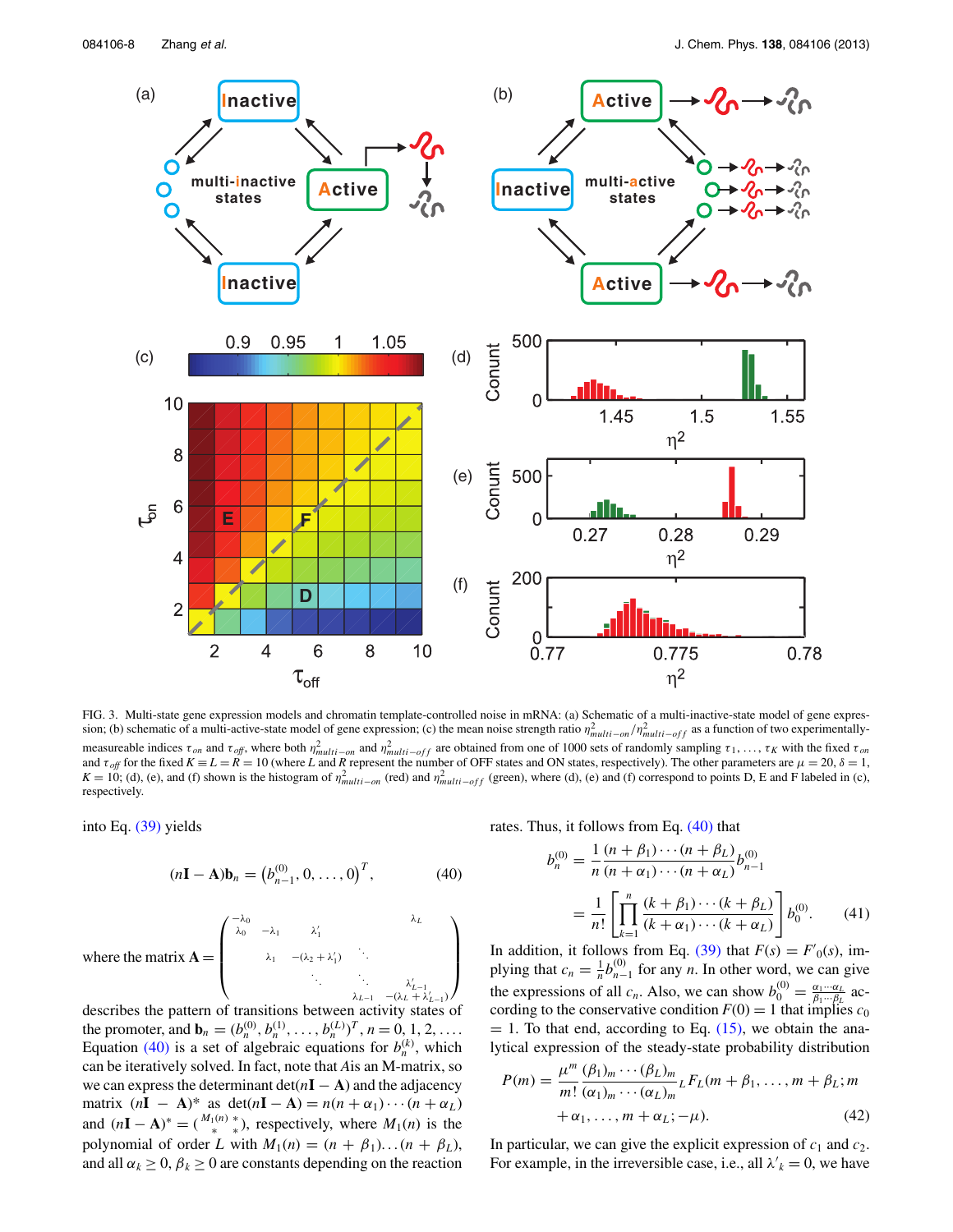$c<sub>2</sub>$ 

$$
c_{1} = \sum_{j=0}^{L} b_{1}^{(j)} = \frac{\prod_{k=1}^{L} \lambda_{k}}{\prod_{k=1}^{L} \lambda_{k} + \gamma \sum_{k=1}^{L-1} \left[ \prod_{i=1}^{L-k-1} \lambda_{i} \cdot \prod_{j=1}^{k} \lambda_{L-j+1} \right] + \gamma \left( \prod_{k=1}^{L-1} \lambda_{k} \right)},
$$
\n
$$
= \sum_{j=0}^{L} b_{2}^{(j)} = \frac{1}{2} \frac{\sum_{k=1}^{L-1} \left[ \prod_{i=1}^{L-k-1} \lambda_{i} \cdot \prod_{j=1}^{k} (1 + \lambda_{L-j-1}) \right] + \prod_{k=1}^{L-1} \lambda_{k} + \prod_{k=1}^{L} \lambda_{k}}{\prod_{k=1}^{L} (1 + \lambda_{k}) + \gamma \sum_{k=1}^{L-1} \left[ \prod_{i=1}^{L-k-1} \lambda_{i} \cdot \prod_{j=1}^{k} (1 + \lambda_{L-j+1}) \right] + \gamma \left( \prod_{k=1}^{L-1} \lambda_{k} \right)},
$$
\n
$$
(43)
$$

 $\lceil$ 

where if  $k = L - 1$ , then we define  $\sum_{i=1}^{L-k-1} \lambda_i = 1$ . According to  $G'(z)|_{z=1} = \mu F'(s)|_{s=0} = \mu c_1$ ,  $G''(z)|_{z=1}$  $= \mu^2 F''(s)|_{s=0} = 2\mu^2 c_2$  and formula [\(10\),](#page-2-2) we obtain the analytical expression for the square of the noise intensity in the irreversible case

$$
\eta_m^2 = \frac{1}{\langle m \rangle} + \frac{1 + (\tau_{off} - 1) \prod_{k=1}^L (1 + \tau_k)}{(1 + \tau_{on}) \prod_{k=1}^L (1 + \tau_k) - 1},\qquad(44)
$$

where  $\langle m \rangle = \frac{b}{\tau_{on} + \tau_{off}} = \frac{\mu \tau_{on}}{\tau_{on} + \tau_{off}}$ ,  $\tau_{on} = 1/\gamma$ ,  $\tau_{off}$  $= \sum_{k=1}^{L} (1/\lambda_k)$ ,  $b = \mu/\gamma$ , and  $\tau_k = 1/\lambda_k$ . Recall that  $\tau_{on}$ and  $\tau_{\text{off}}$  represent the total ON and OFF time, respectively, and *b* represents the mean burst size that characterizes the burst statistics. Note that  $L = 1$  corresponds to the common ON-OFF model of gene expression. Also note that for fixed  $\tau_{on}$  and  $\tau_{off}$ , the noise intensity  $\eta_m$  monotonically decreases with regard to the number of OFF states (*L*), implying that an important fact that the multi-OFF mechanism plays a role of attenuating the noise. Such a qualitative conclusion still holds in a general case including reversible and mixing cases.

Except that  $\eta_m$  is monotonic with regard to *L*, we numerically find that if  $\tau_{on}$  is dominant, then the noise level in the case of the multi-OFF mechanism is always lower than that in the case of the multi-ON mechanism, and in particular, if  $\tau_{on}$  is equal to  $\tau_{off}$ , then the former is equal to the latter. Refer to Fig.  $3(c)$ . For clarity, we also demonstrate probabilities of the mRNA number corresponding to three representative points labeled in Fig.  $3(c)$ , referring to Figs.  $3(d)$ – $3(f)$ . These numerical results indicate that the ratio of  $\tau_{off}$  over  $\tau_{on}$  has important influences on the mRNA noise in the case of the multi-OFF mechanism.

#### **Case 2: The multi-ON mechanism**

Assume that the gene activity proceeds sequentially through the OFF state, several irreversible ON states (below, only the irreversible case is considered for simplicity but other cases such as partially irreversible or reversible may be similarly treated), and returns to the OFF state, forming a loop. In this case, the corresponding biochemical reactions read

$$
A_k \xrightarrow{\gamma_k} A_{k+1} \ (k = 1, 2, \dots, R-1), A_R \xrightarrow{\gamma_R} I, I \xrightarrow{\lambda} A_1,
$$
  

$$
A_k \xrightarrow{\mu} A_k + M \ (k = 1, 2, \dots, R), M \xrightarrow{\delta} \emptyset,
$$
  
(45)

where the meaning of all the symbols is the same as in Case 1. The chemical master equation corresponding to this set of reactions can be expressed as

$$
\frac{dP_0(m,t)}{dt} = -\gamma_0 P_0(m,t) + \gamma_R P_R(m,t) \n+ \delta(E-I)[m P_0(m,t)],
$$
\n(46)  
\n
$$
\frac{dP_k(m,t)}{dt} = -\gamma_k P_k(m,t) + \gamma_{k-1} P_{k-1}(m,t) \n+ \delta(E-I)[m P_k(m,t)] + \mu(E^{-1}-I)[P_k(m,t)] \n(k = 1, 2, ..., R)
$$

with  $\gamma_0 \equiv \lambda$ . Introduce generating functions  $G_i(z, t)$  $=\sum_{m=0}^{\infty} z^m P_i(m, t)$  (*i* = 0, 1, ..., *R*) and new variable *s*  $\equiv \mu(z - 1)$ , and consider the static solution. Then,

<span id="page-8-0"></span>
$$
-\gamma_0 G_0(s) + \gamma_R G_R(s) - sG'_0(s) = 0,
$$
  
\n
$$
-\gamma_1 G_1(s) + \gamma_0 G_0(s) - sG'_1(s) + sG_1(s) = 0, \quad (47)
$$
  
\n
$$
-\gamma_k G_k(s) + \gamma_{k-1} G_{k-1}(s) - sG'_k(s) + sG_k(s)
$$
  
\n
$$
= 0(k = 2, ..., R),
$$

where all the parameters including  $\mu$  are rescaled by  $\delta$ . Furthermore, to solve Eq. [\(47\),](#page-8-0) we introduce the transformation  $F_i(s) = e^{-s} G_i(s)$ . Then, Eq. [\(47\)](#page-8-0) becomes

<span id="page-8-1"></span>
$$
-\gamma_0 F_0(s) + \gamma_R F_R(s) - s \frac{d}{ds} F_0(s) - s F_0(s) = 0,
$$
  

$$
-\gamma_1 F_1(s) + \gamma_0 F_0(s) - s \frac{d}{ds} F_1(s) = 0,
$$
 (48)

$$
-\gamma_k F_k(s) + \gamma_{k-1} F_{k-1}(s) - s \frac{d}{ds} F_k(s) = 0 (k = 2, ..., R).
$$

Note that Eq. [\(48\)](#page-8-1) has the form of Eq. [\(39\).](#page-6-1) Therefore, we can give the expression of the sum function  $F \equiv F_0 + F_1 + \dots$ *FR*. Furthermore, we can obtain the analytical expression for the steady-state probability distribution of mRNA. That is,

$$
P(m) = \frac{\mu^m e^{-\mu}}{m!} \sum_{k=0}^m {m \choose k} (-1)^k \frac{(\beta_1)_k \cdots (\beta_R)_k}{(\alpha_1)_k \cdots (\alpha_R)_k}^R
$$
  
×  $F_R(k + \beta_1, \ldots, k + \beta_R; k + \alpha_1, \ldots, k + \alpha_R; \mu),$  (49)

where all  $\alpha_i$  and  $\beta_i$  are constants depending only on the reaction rates.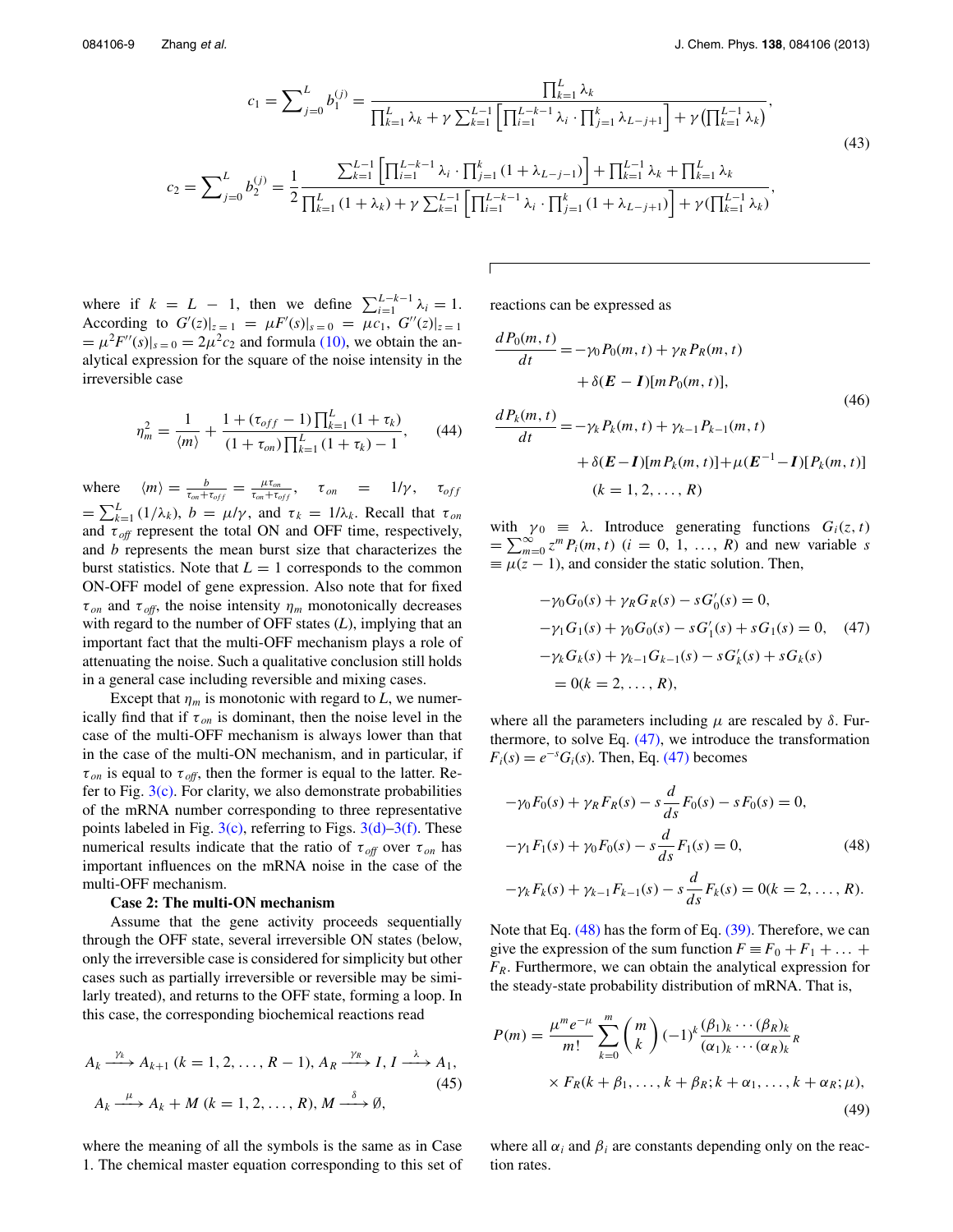In particular, we can obtain the analytical mean and variance of mRNA in the irreversible

$$
\langle \tilde{m} \rangle = \frac{\mu \tilde{\tau}_{on}}{\tilde{\tau}_{on} + \tilde{\tau}_{off}}, \sigma_{\tilde{m}}^{2} = \langle \tilde{m} \rangle + \langle \tilde{m} \rangle^{2} \left( \frac{\tilde{\tau}_{off}}{\tilde{\tau}_{on}} \right)^{2}
$$

$$
\times \frac{1 + (\tilde{\tau}_{on} - 1) \prod_{k=1}^{R} (1 + \tilde{\tau}_{k})}{(\tilde{\tau}_{off} + 1) \prod_{k=1}^{R} (1 + \tilde{\tau}_{k}) - 1}, \tag{50}
$$

where  $\tilde{\tau}_{off} = 1/\lambda$ ,  $\tilde{\tau}_{on} = \sum_{k=1}^{L} (1/\gamma_k)$ , and  $\tilde{\tau}_k = 1/\gamma_k$ . Furthermore, according to formula  $(10)$ , we obtain the analytical expression for the square of the noise intensity in the irreversible case

$$
\eta_{\tilde{m}}^2 = \frac{1}{\langle \tilde{m} \rangle} + \left(\frac{\tilde{\tau}_{off}}{\tilde{\tau}_{on}}\right)^2 \frac{\tilde{\tau}_{on} - 1 + \prod_{k=1}^R \frac{1}{1 + \tilde{\tau}_k}}{\tilde{\tau}_{off} + 1 - \prod_{k=1}^R \frac{1}{1 + \tilde{\tau}_k}},\tag{51}
$$

which is a monotonically decreasing function of *R* if  $\tilde{\tau}_{on}$ ,  $\tilde{\tau}_{off}$ , and  $\langle \tilde{m} \rangle$  are fixed. This implies that the multi-ON mechanism also always reduces noise like the multi-OFF mechanism. In particular, when  $R = 1$  that corresponds to the common ON-OFF model (denote by  $\eta_{on - off}$  the noise intensity),  $\eta_{\tilde{m}}^2$  reaches the maximum. Moreover,  $\eta_{on-off}^2 = 1/\langle m \rangle$  $+\tau_{off}^2/[(\tau_{off}+1)(\tau_{on}+1)-1]$ . In addition, when  $\tilde{\tau}_1 = \tilde{\tau}_2$  $= \cdots = \tilde{\tau}_R = \tilde{\tau}_{on}/R$ ,  $\eta_{\tilde{m}}^2$  reaches its minimum. Moreover, we have

$$
\eta_{\tilde{m}}^2 \ge \frac{1}{\langle \tilde{m} \rangle} + \left(\frac{\tilde{\tau}_{off}}{\tilde{\tau}_{on}}\right)^2 \frac{\tilde{\tau}_{on} - 1 + \left(1 + \frac{\tilde{\tau}_{on}}{R}\right)^{-R}}{\tilde{\tau}_{off} + 1 - \left(1 + \frac{\tilde{\tau}_{on}}{R}\right)^{-R}} > \frac{1}{\langle \tilde{m} \rangle}
$$

$$
+ \left(\frac{\tilde{\tau}_{off}}{\tilde{\tau}_{on}}\right)^2 \frac{\tilde{\tau}_{on} - 1 + e^{-\tilde{\tau}_{on}}}{\tilde{\tau}_{off} + 1 - e^{-\tilde{\tau}_{on}}}.
$$
(52)

Some numerical results are shown in Figs.  $3(c)$ – $3(f)$ . We observe that if  $\tau_{on}$  is dominant over  $\tau_{off}$ , then the noise level in the case of the multi-ON mechanism is always higher than that in the case of the multi-OFF mechanism, and in particular, if  $\tau_{on} = \tau_{off}$ , then the mean noise level is the same in two cases, independently from the detailed transitions between activity states of the promoter. Refer to Fig.  $3(c)$ . For clarity, we also demonstrate the histograms of the mRNA number corresponding to three representative points labeled in Fig. [3\(c\),](#page-7-0) referring to Figs.  $3(d)-3(f)$ . These numerical results indicate that the ratio of  $\tau_{on}$  over  $\tau_{off}$  has also important influences on the mRNA noise in the case of the multi-ON mechanism as the case of the multi-OFF mechanism.

In addition, combining analysis of the above two cases, we obtain low boundaries of the mRNA noise intensity in the common ON-OFF model as

$$
\eta_{on-off}^2 \ge \max\left\{\frac{1}{\langle m \rangle} + \frac{\tau_{off} - 1 + \prod_{k=1}^L \frac{1}{1 + \tau_k}}{\tau_{on} + 1 - \prod_{k=1}^L \frac{1}{1 + \tau_k}}, \frac{1}{\langle \tilde{m} \rangle} + \left(\frac{\tilde{\tau}_{off}}{\tilde{\tau}_{on}}\right)^2 \frac{\tilde{\tau}_{on} - 1 + \prod_{k=1}^R \frac{1}{1 + \tilde{\tau}_k}}{\tilde{\tau}_{off} + 1 - \prod_{k=1}^R \frac{1}{1 + \tilde{\tau}_k}}\right\}
$$
\n
$$
> \min\left\{\frac{1}{\langle m \rangle} + \frac{\tau_{off} - 1 + e^{-\tau_{off}}}{\tau_{on} + 1 - e^{-\tau_{off}}}, \frac{1}{\langle \tilde{m} \rangle} + \left(\frac{\tilde{\tau}_{off}}{\tilde{\tau}_{on}}\right)^2 \frac{\tilde{\tau}_{on} - 1 + e^{-\tilde{\tau}_{on}}}{\tilde{\tau}_{off} + 1 - e^{-\tilde{\tau}_{on}}}\right\}.
$$
\n(53)

Г

#### **Case 3: Other mechanisms**

In general, the pattern of transitions between active and inactive states of the promoter is complex, in particular in eukaryotic cells. Here, we analyze an example only, which consider one inactive state and three active states of the gene promoter but there exist transitions between inactive and active states or between active states, referring to Fig. [4.](#page-10-0) The corresponding master equations are described as follows:

<span id="page-9-0"></span>
$$
\frac{\partial P_0}{\partial t} = \lambda_1 P_1 + \lambda_2 P_2 + \lambda_3 P_3 - (\gamma_1 + \gamma_2 + \gamma_3) P_0 + \delta(E - I) [m P_0(m, t)],
$$
  
\n
$$
\frac{\partial P_1}{\partial t} = \gamma_1 P_0 + \lambda_4' P_2 + \lambda_5' P_3 - (\lambda_1 + \lambda_4 + \lambda_5) P_1 + \delta(E - I) [m P_1(m, t)] + \mu(E^{-1} - I) [P_1(m, t)],
$$
  
\n
$$
\frac{\partial P_2}{\partial t} = \gamma_2 P_0 + \lambda_4 P_1 + \lambda_6' P_3 - (\lambda_2 + \lambda_4' + \lambda_6) P_2 + \delta(E - I) [m P_2(m, t)] + \mu(E^{-1} - I) [P_2(m, t)],
$$
  
\n
$$
\frac{\partial P_3}{\partial t} = \gamma_3 P_0 + \lambda_5 P_1 + \lambda_6 P_2 - (\lambda_3 + \lambda_5' + \lambda_6') P_2 + \delta(E - I) [m P_3(m, t)] + \mu(E^{-1} - I) [P_3(m, t)].
$$
\n(54)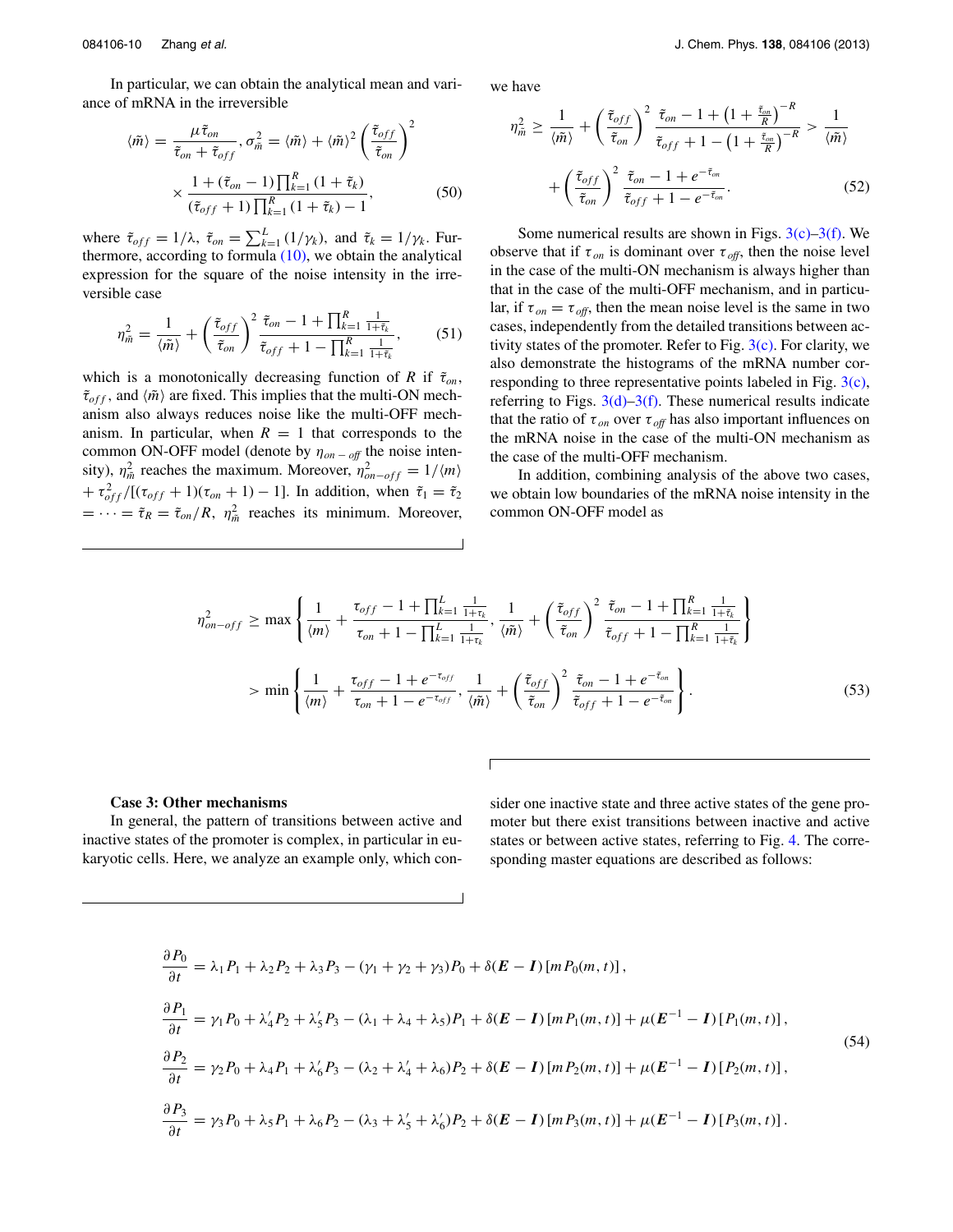<span id="page-10-0"></span>

FIG. 4. The effect of multi-state mechanism on the noise in gene expression. (a) Schematic of multi-inactive-active-state model of gene expression. (b)–(d) The noise strength as a function of the parameter  $k \equiv \lambda_4 = \lambda'_4$  $= \lambda_5 = \lambda'_5 = \lambda'_6 = \lambda'_6$ . The other parameter values used in computation are  $\lambda_1 = 2, \lambda_2 = 1, \lambda_3 = 1, \gamma_2 = 1, \gamma_3 = 1, \mu = 5$  and (b)  $\gamma_1 = 1$ , (c)  $\gamma_1 = 2$ , (d)  $\gamma_1 = 1.7$ .

To solve Eq.  $(54)$ , we introduce generating functions  $G_i(z, t) = \sum_{m=0}^{\infty} z^m P_i(m, t)$  (*i* = 0, 1, 2, 3) and new variable  $s = \mu(z - 1)$ , and consider the steady-state case. This will lead to a following set of coupled ordinary differential equations:

$$
\lambda_1 G_1 + \lambda_2 G_2 + \lambda_3 G_3 - (\gamma_1 + \gamma_2 + \gamma_3) G_0 - s \frac{dG_0}{ds} = 0,
$$
  
\n
$$
\gamma_1 G_0 + \lambda'_4 G_2 + \lambda'_5 G_3 - (\lambda_1 + \lambda_4 + \lambda_5) G_1
$$
  
\n
$$
-s \frac{dG_1}{ds} + s G_1 = 0,
$$
  
\n
$$
\gamma_2 G_0 + \lambda_4 G_1 + \lambda'_6 G_3 - (\lambda_2 + \lambda'_4 + \lambda_6) G_2 - s \frac{dG_2}{ds}
$$
  
\n
$$
+ s G_2(s) = 0,
$$
  
\n(55)

<span id="page-10-1"></span>
$$
\gamma_3 G_0 + \lambda_5 G_1 + \lambda_6 G_2 - (\lambda_3 + \lambda'_5 + \lambda'_6) G_3 - s \frac{dG_3}{ds}
$$
  
+ 
$$
s G_3(s) = 0,
$$

where all the parameters including  $\mu$  are rescaled by  $\delta$ . Furthermore, for Eq. [\(55\),](#page-10-1) we introduce the transformation  $F_i(s) = e^{-s} G_i(s)$ , which transform Eq. [\(55\)](#page-10-1) into the following:

$$
\lambda_1 F_1 + \lambda_2 F_2 + \lambda_3 F_3 - (\gamma_1 + \gamma_2 + \gamma_3) F_0 - s \frac{dF_0}{ds}
$$
  
\n
$$
-sF_0 = 0,
$$
  
\n
$$
\gamma_1 F_0 + \lambda'_4 F_2 + \lambda'_5 F_3 - (\lambda_1 + \lambda_4 + \lambda_5) F_1 - s \frac{dF_1}{ds} = 0,
$$
  
\n
$$
\gamma_2 F_0 + \lambda_4 F_1 + \lambda'_6 F_3 - (\lambda_2 + \lambda'_4 + \lambda_6) F_2 - s \frac{dF_2}{ds} = 0,
$$
  
\n
$$
\gamma_3 F_0 + \lambda_5 F_1 + \lambda_6 F_2 - (\lambda_3 + \lambda'_5 + \lambda'_6) F_3 - s \frac{dF_3}{ds} = 0.
$$

Summing the above four equations gives  $F_0(s) = -F'(s)$ , where  $F \equiv F_0 + F_1 + F_2 + F_3$ . Now, we Taylor expand every function  $F_j(s)$  by  $F_j(s) = \sum_{n=0}^{\infty} b_n^{(j)} s^n$ . Note that if we Taylor expand  $F(s) = \sum_{n=0}^{\infty} c_n s^n$ , then  $c_n = \sum_{j=0}^{3} b_n^{(j)}$  with  $n \ge 0$ . Substituting such expansions into Eq. [\(56\)](#page-10-1) yields

<span id="page-10-2"></span>
$$
\lambda_1 b_n^{(1)} + \lambda_2 b_n^{(2)} + \lambda_3 b_n^{(3)} - (n + \gamma_1 + \gamma_2 + \gamma_3) b_n^{(0)} = b_{n-1}^{(0)},
$$
  
\n
$$
\gamma_1 b_n^{(0)} + \lambda_4' b_n^{(2)} + \lambda_5' b_n^{(3)} - (n + \lambda_1 + \lambda_4 + \lambda_5) b_n^{(1)} = 0,
$$
  
\n
$$
\gamma_2 b_n^{(0)} + \lambda_4 b_n^{(1)} + \lambda_6' b_n^{(3)} - (n + \lambda_2 + \lambda_4' + \lambda_6) b_n^{(2)} = 0,
$$
  
\n
$$
\gamma_3 b_n^{(0)} + \lambda_5 b_n^{(1)} + \lambda_6 b_n^{(2)} - (n + \lambda_3 + \lambda_5' + \lambda_6') b_n^{(3)} = 0,
$$

where  $b_{-1}^{(0)} = 0$ ,  $n = 0$ , 1, 2, and  $c_0 = b_0^{(0)} + b_0^{(1)} + b_0^{(2)}$  $+ b_0^{(3)} = 1$  due to  $F(0) = 1$ . For convenience, introduce the following matrixes:

$$
\mathbf{A} = \begin{pmatrix} 1 & 1 & 1 & 1 \\ \gamma_1 - (\lambda_1 + \lambda_4 + \lambda_5) & \lambda_4' & \lambda_5' \\ \gamma_2 & \lambda_4 & -(\lambda_2 + \lambda_4' + \lambda_6) & \lambda_6' \\ \gamma_3 & \lambda_5 & \lambda_6 & -(\lambda_3 + \lambda_5' + \lambda_6') \end{pmatrix},
$$

$$
\mathbf{B} = \begin{pmatrix} -(\gamma_1 + \gamma_2 + \gamma_3 + 1) & \lambda_1 & \lambda_2 & \lambda_3 \\ \gamma_1 & -(\lambda_1 + \lambda_4 + \lambda_5 + 1) & \lambda_4' & \lambda_5' \\ \gamma_2 & \lambda_4 & -(\lambda_2 + \lambda_4' + \lambda_6 + 1) & \lambda_6' \\ \gamma_3 & \lambda_5 & \lambda_6 & -(\lambda_3 + \lambda_5' + \lambda_6' + 1) \end{pmatrix}.
$$

Then, according to  $F_0(s) = -F'(s)$ , we know

<span id="page-10-4"></span><span id="page-10-3"></span>Using Eq.  $(57)$  in the case of  $n = 1$  and again according to  $F_0(s) = -F'(s)$ , we obtain

$$
c_1 = -b_0^{(0)} = -\frac{\det(\mathbf{A}[2, 3, 4; 2, 3, 4])}{\det(\mathbf{A})}.
$$
 (58)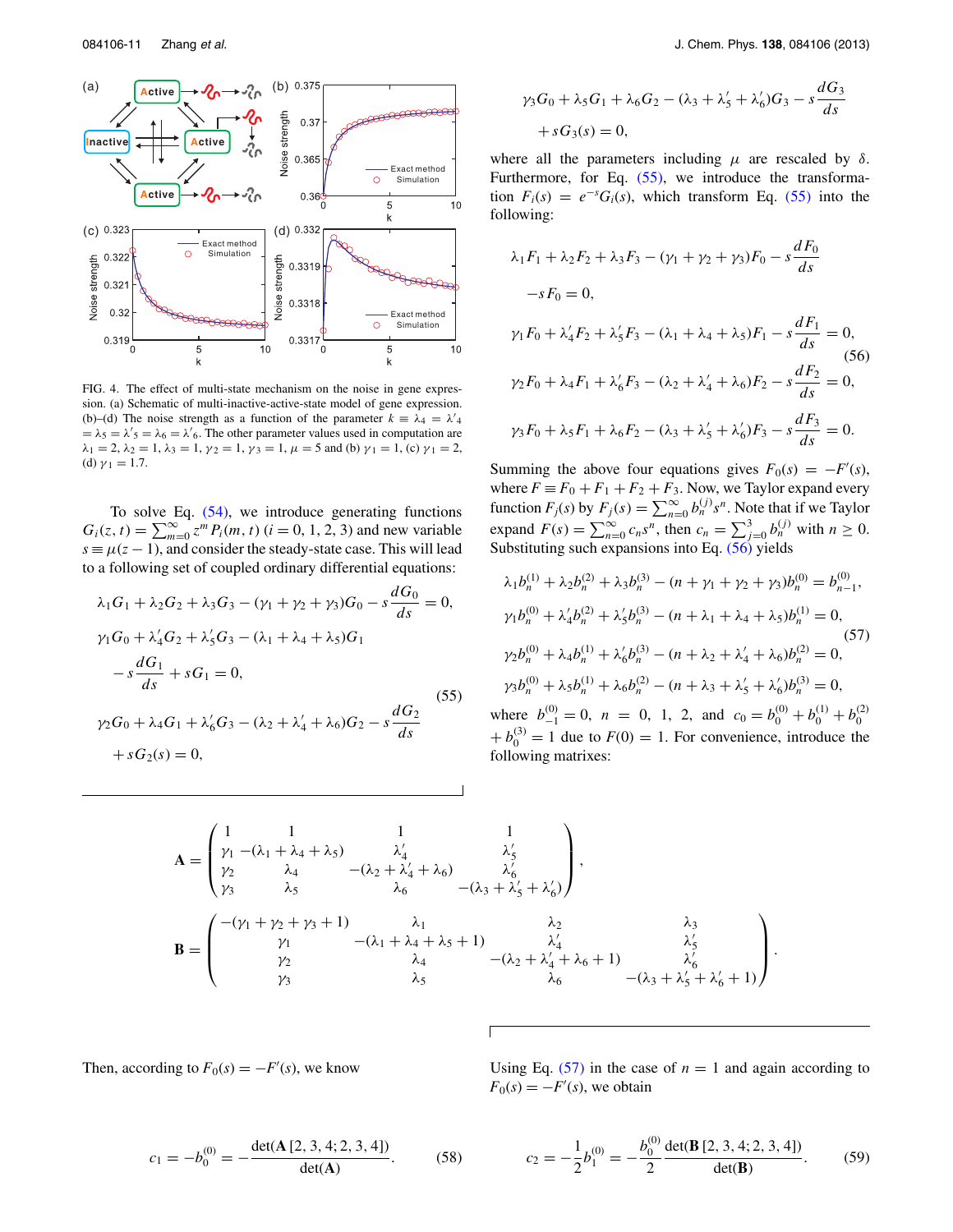Note that

<span id="page-11-4"></span>
$$
G'(z)|_{z=1} = \mu G'(s)|_{s=0} = \mu(c_0 + c_1) = \mu(1 + c_1),
$$
  
\n
$$
G''(z)|_{z=1} = \mu^2 G''(s)|_{s=0} = \mu^2 (c_0 + 2c_1 + 2c_2)
$$
  
\n
$$
= \mu^2 (1 + 2c_1 + 2c_2).
$$
\n(60)

Thus, we obtain the analytical expression of noise intensity

$$
\eta_m^2 = \frac{\sigma_m^2}{\langle m \rangle^2} = \frac{G''(z)|_{z=1} + G'(z)|_{z=1} - [G'(z)|_{z=1}]^2}{[G'(z)|_{z=1}]^2}
$$

$$
= \frac{1}{\langle m \rangle} + \frac{2c_2 - c_1^2}{(1 + c_1)^2},\tag{61}
$$

where  $c_1$  and  $c_2$  are given by Eqs. [\(58\)](#page-10-3) and [\(59\),](#page-10-4) respectively. We point out that Eq. [\(61\)](#page-11-0) can reproduce the result obtained in the above multi-on mechanism with  $R = 3$  if some rate constants related to transitions between active and inactive states are set as zero. Especially, we find that if  $\lambda_1 = \lambda_2 = \lambda_3 \equiv \lambda$ , then  $\langle m \rangle = \frac{\hat{\mu}(\gamma_1 + \gamma_2 + \gamma_3)}{(\gamma_1 + \gamma_2 + \gamma_3 + \lambda)}$  add  $\eta_m^2 = \frac{1}{\langle m \rangle}$  $+\frac{\lambda}{(\gamma_1+\gamma_2+\gamma_3)(\gamma_1+\gamma_2+\gamma_3+\lambda)}$ . This indicates that the mean and the noise level are independent of the reversible transitions between active states, i.e., they do not rely on parameters  $\lambda'_{4}$ ,  $\lambda'$ <sub>5</sub>,  $\lambda'$ <sub>6</sub>. In addition, the analytical distribution can be also given using Eq.  $(15)$  and computing Eq.  $(57)$ , and can be expressed by a confluent hypergeometric function. The detail is omitted here.

Now, we perform numerical simulations. For clarity, we consider a particular case:  $k \stackrel{\Delta}{=} \lambda_4 = \lambda'_4 = \lambda_5 = \lambda'_5 = \lambda_6$  $= \lambda'_6$ . In this case, Figs. [4\(c\)–4\(e\)](#page-10-0) show three representative patterns of the noise intensity square  $(\eta_m^2)$  vs *k*, where Fig.  $4(c)$  shows that  $\eta_m^2$  monotonically increases with regard to *k* with fixed  $\gamma_1 = 1$ , Fig. [4\(d\)](#page-10-0) shows that  $\eta_m^2$  monotonically decreases with regard to *k* with fixed  $\gamma_1 = 2$ , and Fig. [4\(e\)](#page-10-0) shows that  $\eta_m^2$  has one maximum with regard to *k* with fixed  $\gamma_1 = 1.7$ .

This example indicates that transition patterns between activity states of the promoter are a factor that can influence the noise level.

#### **D. Gene auto-regulatory models**

In this subsection, we consider two common gene autoregulatory models: the auto-activation model and the autorepression model, which are nonlinear biochemical networks, and derive analytical expressions for gene expression noise. Regarding self-regulatory systems, there have been some analytical results, e.g., seeing Refs. [60](#page-15-4) and [61.](#page-15-5)

# **Case 1: Auto-activation**

This model is described by the following biochemical reactions with the protein switching the gene from the OFFstate to the ON-state or vice versa

<span id="page-11-3"></span>
$$
I \xrightarrow{\lambda} A, A \xrightarrow{\gamma} I, I + P \xrightarrow{a} A + P,
$$
  
\n
$$
A \xrightarrow{\mu} A + P, P \xrightarrow{\delta} \oslash,
$$
  
\n(62)

Denote the protein probability distributions in the *I* and *A* states as  $P_0(m; t)$  and  $P_1(m; t)$ , respectively. Then, the corresponding master equations read $62$ 

<span id="page-11-1"></span>
$$
\frac{dP_0(m;t)}{dt} = -\lambda P_0(m;t) + \gamma P_1(m;t) - amP_0(m;t) \n+ \delta [(m+1)P_0(m+1;t) - mP_0(m;t)],
$$
\n(63)  
\n
$$
\frac{dP_1(m;t)}{dt} = \lambda P_0(m;t) - \gamma P_1(m;t) + amP_0(m;t) \n+ \delta [(m+1)P_1(m+1;t) - mP_1(m;t)] \n+ \mu [P_1(m-1;t) - P_1(m;t)].
$$

<span id="page-11-0"></span>Define generating functions  $G_k = \sum_{m=0}^{\infty} z^m P_k$  and consider static solutions. Then, it follows from Eq. [\(63\)](#page-11-1) that

$$
-\lambda G_0 + \gamma G_1 - az\frac{dG_0}{dz} - \delta(z - 1)\frac{dG_0}{dz} = 0,
$$
\n
$$
\lambda G_0 - \gamma G_1 + az\frac{dG_0}{dz} - \delta(z - 1)\frac{dG_1}{dz} + \mu(z - 1)G_1 = 0.
$$
\n(64)

Let  $G = G_0 + G_1$ . Then, we have

<span id="page-11-2"></span>
$$
\frac{\delta(a+\delta)}{\mu} \left[ z - \frac{\delta}{a+\delta} \right] G''
$$

$$
- \left[ (a+\delta) \left( z - \frac{\delta}{a+\delta} \right) - \frac{(\lambda+\gamma)\delta}{\mu} \right] G' - \lambda G = 0,
$$

$$
(65)
$$

where *G* satisfies the normalization condition  $G(1) = 1$  due to the conservative condition  $\sum_{m=0}^{\infty} P(m) = 1$ .

If we Taylor expand *G*(*z*) at THE POINT  $z = 1$ , then the coefficients in the corresponding series cannot be analytically given. However, if we Taylor expand *G*(*z*) at THE POINT  $z = \delta/(a + \delta)$  due to the characteristic of the coefficient in the second order derivative of  $G(z)$  in Eq. [\(65\),](#page-11-2) then the corresponding coefficients can be explicitly given. In fact, substituting the expansion

$$
G(z) = \sum_{n=0}^{\infty} b_n \left( z - \frac{\delta}{a + \delta} \right)^n
$$
  
= 
$$
\sum_{n=0}^{\infty} \frac{1}{n!} G^{(n)}(z) \big|_{z = \delta/(a + \delta)} \left( z - \frac{\delta}{a + \delta} \right)^n
$$
 (66)

into Eq. [\(65\)](#page-11-2) and comparing the coefficients of various same powers of  $z - \delta/(a + \delta)$  will yield

$$
b_n = \frac{a_0}{n!} \left(\frac{\mu}{\delta}\right)^n \frac{(\lambda/(a+\delta))_n}{((\lambda+\gamma)/(a+\delta))_n}, n = 1, 2, 3, .... (67)
$$

Thus, we obtain the analytical expression for generating function  $G(z)$ 

$$
G(z) = \sum_{n=0}^{\infty} \frac{b_0}{n!} \left(\frac{\mu}{\delta}\right)^n \frac{(\lambda/(a+\delta))_n}{((\lambda+\gamma)/(a+\delta))_n} \left(z - \frac{\delta}{a+\delta}\right)^n
$$

$$
= b_{01} F_1 \left(\frac{\lambda}{a+\delta}; \frac{\lambda+\gamma}{a+\delta}; \frac{\mu}{\delta}z - \frac{\mu}{a+\delta}\right), \tag{68}
$$

where the condition  $G(1) = 1$  gives  $b_0$  $= 1/{}_1F_1\left(\frac{\lambda}{a+\delta}; \frac{\lambda+\gamma}{\delta(a+\delta)}; \frac{a\mu}{\delta(a+\delta)}\right)$ . Furthermore, we obtain the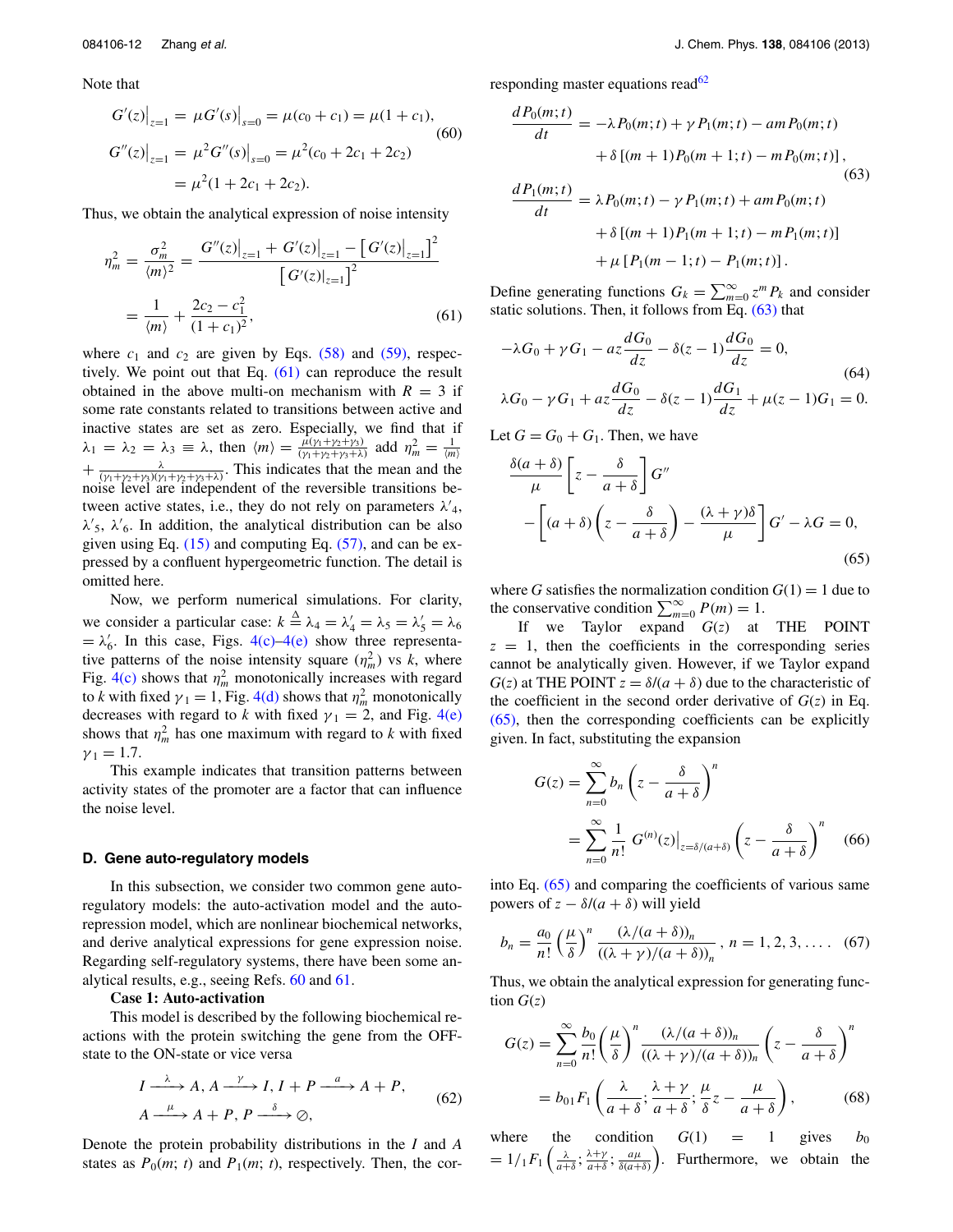<span id="page-12-1"></span>

FIG. 5. The effect of feedback mechanisms on the noise in gene expression. (a) Schematic of auto-activation model of gene expression. (b) Schematic of auto-repression model of gene expression. (c) The noise strength as a function of the positive feedback strength  $(a)$  for system  $(62)$ , where the parameters are  $\lambda = \gamma = 1$ ,  $\mu = 5$ ,  $\delta = 0.1$ . (d) The noise strength as a function of the negative feedback strength  $(r)$  for system  $(71)$ , where the parameters are  $λ = γ = 1, μ = 5, δ = 0.1.$ 

analytical expression for the steady-state distribution

$$
P(m) = \frac{1}{m!} \left(\frac{\mu}{\delta}\right)^m \frac{\left(\frac{\lambda}{a+\delta}\right)_m}{\left(\frac{\lambda+\gamma}{a+\delta}\right)_m} \frac{{}_1F_1\left(m + \frac{\lambda}{a+\delta}; m + \frac{\lambda+\gamma}{a+\delta}; -\frac{\mu}{a+\delta}\right)}{{}_1F_1\left(\frac{\lambda}{a+\delta}; \frac{\lambda+\gamma}{a+\delta}; \frac{a\mu}{\delta(a+\delta)}\right)}.
$$
\n(69)

In addition, we can give the analytical formula for mean and variance according to  $\langle m \rangle = G'(1)$  and  $\sigma_m^2 = G''(1)$  $+ G'(1) - [G'(1)]^2$ . Moreover, the formula can show that when  $a \rightarrow 0$ , the analytical expression for the noise intensity without feedback is

<span id="page-12-3"></span><span id="page-12-0"></span>
$$
\lim_{a \to 0} \eta^2(a) = \frac{\gamma \delta}{\lambda(\delta + \lambda + \gamma)} + \frac{\delta(\lambda + \gamma)}{\mu \lambda},\tag{70}
$$

which is the same as the known results.<sup>[18](#page-14-26)</sup> In addition, by computation we know

$$
\lim_{a \to \infty} \eta^2(a) = \frac{\gamma + \lambda e^{\mu/\delta}}{(\lambda + \gamma)e^{\mu/\delta}} \frac{(\mu + \delta)(\lambda + \gamma)}{\mu \lambda}
$$

$$
-1 < \frac{\left[\frac{\mu(\lambda + \delta)}{(\lambda + \gamma + \delta)} + \delta\right](\lambda + \gamma)}{\mu \lambda} - 1 = \lim_{a \to 0} \eta^2(a).
$$

Using the property on derivatives of confluent hypergeometric functions, we can show that the noise intensity computed by  $\eta_m = \sigma_m / \langle m \rangle$  is not a monotonically increasing but monotonically decreasing function in *a* (referring to Fig.  $5(c)$ ). This indicates that the traditional conclusion that positive feedback enlarges noise $15$  is not correct for the circuit described by biochemical reactions [\(60\).](#page-11-4)

#### **Case 2: Auto-repression**

Consider the following biochemical reactions, which describe the auto-repression model of gene expression:

$$
I \xrightarrow{\lambda} A, A \xrightarrow{\gamma} I, A + P \xrightarrow{r} I + P,
$$
  
\n
$$
A \xrightarrow{\mu} A + P, P \xrightarrow{\delta} \oslash.
$$
\n(71)

Let  $P_0(m; t)$  and  $P_1(m; t)$  be the probability density function of having *m* proteins at the *t* time in the *I* and *A* states, respec-

<span id="page-12-4"></span>

FIG. 6. (a) Schematic of the enzymatic futile cycle reaction mechanism. (b) The noise strength as a function of the total number  $N_T$ , showing that there is an extreme, where the parameters are  $k_1 = 1, k_{-1} = 1, k_2 = 10, k_{-2} = 0.01$ .

tively. Then, the corresponding master equations read

<span id="page-12-2"></span>
$$
\frac{dP_0(m;t)}{dt} = -\lambda P_0(m;t) + \gamma P_1(m;t) + rm P_1(m;t) \n+ \delta [(m+1)P_0(m+1;t) - m P_0(m;t)],
$$
\n(72)  
\n
$$
\frac{dP_1(m;t)}{dt} = \lambda P_0(m;t) - \gamma P_1(m;t) - rm P_1(m;t) \n+ \delta [(m+1)P_1(m+1;t) - m P_1(m;t)] \n+ \mu [P_1(m-1;t) - P_1(m;t)],
$$

Introduce two generating functions  $G_k = \sum_{m=0}^{\infty} z^m P_k$  and the total generating function  $G = G_0 + G_1$ , and consider the static solutions to Eq. [\(72\).](#page-12-2) Similar to the case of auto activation, we can obtain the analytical expression for  $G(z)$ , that is

$$
G(z) = \frac{{}_1F_1\left(\frac{\lambda}{\delta};\frac{\lambda+\gamma}{r+\delta} + \frac{r\mu}{(r+\delta)^2};\frac{\mu}{r+\delta}z - \frac{\mu\delta}{(r+\delta)^2}\right)}{{}_1F_1\left(\frac{\lambda}{\delta};\frac{\lambda+\gamma}{r+\delta} + \frac{r\mu}{(r+\delta)^2};\frac{\mu r}{(r+\delta)^2}\right)}.
$$
(73)

Furthermore, we can obtain the analytical expression for the steady-state probability distribution

$$
P(m) = \frac{1}{m!} \left(\frac{\mu}{r+\delta}\right)^m \frac{\left(\frac{\lambda}{\delta}\right)_m}{\left(\frac{\lambda+\gamma}{r+\delta} + \frac{r\mu}{(r+\delta)^2}\right)_m}
$$

$$
\times \frac{{}_{1}F_1\left(m+\frac{\lambda}{\delta}; m+\frac{\lambda+\gamma}{r+\delta} + \frac{r\mu}{(r+\delta)^2}; -\frac{\mu\delta}{(r+\delta)^2}\right)}{{}_{1}F_1\left(\frac{\lambda}{\delta}; \frac{\lambda+\gamma}{r+\delta} + \frac{r\mu}{(r+\delta)^2}; \frac{\mu r}{(r+\delta)^2}\right)}.
$$
(74)

In addition, according to the formulae  $\langle m \rangle = G'(1)$  and  $\sigma_m^2 = G''(1) + G'(1) - [G'(1)]^2$ , we can compute the mean and variance and further the noise intensity by  $\eta_m = \sigma_m / \langle m \rangle$ . Note that if  $r \to 0$ , then we obtain the same analytical expression for the noise intensity as Eq. [\(70\)](#page-12-3) in the case of no feedback.

Again using the property on derivatives of hypergeometric functions, we can show that the noise intensity computed by  $\eta_m = \sigma_m / \langle m \rangle$  is not a monotonically decreasing but monotonically increasing function in  $r$  (referring to Fig.  $5(d)$ ). This indicates that the traditional conclusion that negative feedback reduces noise $15$  is not correct for the circuit described by biochemical reactions [\(71\).](#page-12-0)

Our numerical results show that feedback has a counterintuitive effect (referring to Figs.  $5(c)$  and  $5(d)$ ). The similar conclusion was also obtained in Ref. [6,](#page-14-4) wherein more numerical results were demonstrated.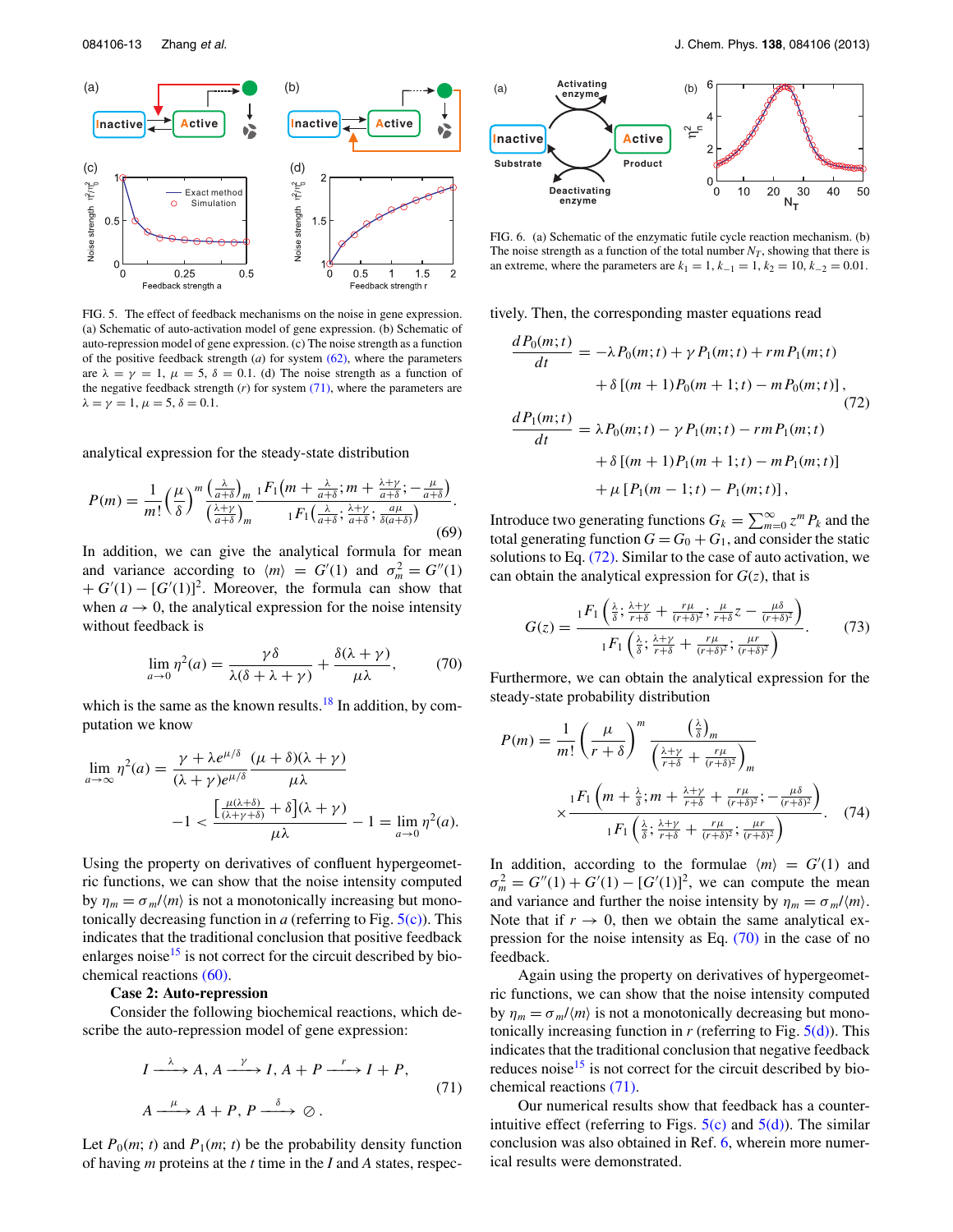## **E. A signaling system with autocatalytic kinase**

Here we consider a simple enzymatic futile cycle, which is schematically shown in Fig.  $6(a)$ . This mechanism is ubiquitous throughout biological systems and is encountered as a recurrent control motif in such diverse regulatory processes as metabolism, GTPase cycles, mitogen-activated protein kinase (MAPK) cascades, glucose mobilization, cell division/apoptosis, checkpoint control, actin treadmilling, and membrane transport as well as two-component systems and phosphorelays in microbial stress-response signaling pathways (refer to Refs. [63](#page-15-7) and [64](#page-15-8) and references therein). All the above enzymatic futile cycle examples can be summarized into the following simple biochemical kinetic system

$$
E + E^* + ATP \underset{k'_{-1}}{\overset{k'_1}{\rightleftharpoons}} 2E^* + ADP,
$$
  
\n
$$
E^* \underset{k'_{-2}}{\overset{k_2}{\rightleftharpoons}} E + P_i,
$$
\n(75)

where the reaction scheme for PdPC with autocatalytic kinase depicts the molecular elements *E*, *E*\*, and ATP combining in the forward reaction at a rate of  $k_1$  to produce 2*E*\* and ADP. The backward reaction occurs at a rate of *k* <sup>−</sup><sup>1</sup> and is autocatalytic because *E*\* serves as a catalyst for itself. The second reaction can be interpreted in a similar manner.

To avoid cluttering, we let ATP, ADP, and Pi be absorbed into the rate constants. Thus, the above reactions can be rewritten as

$$
E + E^* \sum_{k=1}^{k_1} 2E^*,
$$
  
\n
$$
E^* \sum_{k=2}^{k_2} E,
$$
\n(76)

which satisfy the conservative condition  $[E] + [E^*] = E_T$  (the total concentration, which is assumed as a constant). Let *n* represent the number of  $E^*$  molecules,  $N_T$  represent the total number of kinase molecules (a constant), and *P*(*n*; *t*) represent the probability of having *n* molecules at time *t*. Then, the corresponding master equation reads

$$
\frac{\partial P(n,t)}{\partial t} = -[k_1 n(N_T - n) + k_{-1} n(n-1) + k_2 n
$$
  
+ k\_{-2}(N\_T - n)]P(n,t)+(N\_T - n+1)[k\_1(n-1)  
+ k\_{-2}]P(n-1,t) + (n+1)[k\_{-1}n + k\_2]  
\times P(n+1,t). (77)

By introducing the generating function  $G(z; t)$  $=\sum_{n=0}^{N_T} z^n P(n;t)$  for  $P(n; t)$ , we have a partial differential equation for *G*(*z*; *t*)

<span id="page-13-0"></span>
$$
\frac{\partial G}{\partial t} = N_T(-k_1 + k_{-2}z)G + \{k_2 + [k_1(N_T - 1) + k_2 - k_{-2}]z + [k_1(N_T - 1) - k_{-2}]z^2\}\frac{\partial G}{\partial z} \n+ [k_{-1}z + (k_{-1} - k_1)z^2 + k_1z^3]\frac{\partial^2 G}{\partial z^2}.
$$
\n(78)

Consider the static solution to Eq. [\(78\).](#page-13-0) Now, we Taylor expand  $G(z)$  as  $G(z) = \sum_{n=0}^{N_T} a_n(z-1)^n$ . Substituting this expansion into the above equation and comparing the coefficients of  $(z - 1)$  of the zero-order and the first-order powers lead to

$$
a_1 = C \sum_{n=1}^{N_T} \frac{1}{(n-1)!} \prod_{j=0}^{n-1} \frac{(k_1 j + k_{-2})(N_T - j)}{(k_{-1} j + k_2)},
$$
  

$$
a_2 = \frac{C}{2} \sum_{n=2}^{N_T} \frac{1}{(n-2)!} \prod_{j=0}^{n-1} \frac{(k_1 j + k_{-2})(N_T - j)}{(k_{-1} j + k_2)},
$$

where *C* is a normalized constant, satisfying  $C \sum_{n=1}^{N_T} \prod_{j=0}^{n-1} \frac{(k_1 j + k_2)(N_T - j)}{(k_{-1} j + k_2)(j_1 + 1)} = 1$ . According to the formula [\(10\),](#page-2-2) we obtain the analytical expression for the noise intensity

$$
\eta_n^2 = \frac{2a_2 + a_1}{a_1^2} - 1
$$
  
= 
$$
\frac{C}{a_1^2} \sum_{n=1}^{N_T} n(2n - 1) \prod_{j=0}^{n-1} \frac{(k_1 j + k_{-2})(N_T - j)}{(k_{-1} j + k_2)(j + 1)} - 1.
$$
 (79)

In addition, we can obtain the following analytical steadystate distribution

$$
p_{ss}(n) = C \prod_{j=0}^{n-1} \frac{(k_1 j + k_{-2})(N_T - j)}{(k_{-1} j + k_2)(j + 1)}.
$$
 (80)

The similar expression was also derived in Ref. [64.](#page-15-8)

Interestingly, we numerically find that there exists an optimal total number of kinase molecules,  $N_T$ , such that the noise reaches the highest level, referring to Fig. [6\(b\).](#page-12-4) In addition, we find that the total number of kinase molecules has important influences on the generation of bistabiliy. More results for this system will be published elsewhere.

## **IV. CONCLUSION AND DISCUSSION**

Molecular noise in biochemical systems or networks is inevitable due to the low copy numbers of species molecules participating in the reactions. Here, we have proposed a general yet exact method for computing the noise and probability function, which can be applied to arbitrarily linear or nonlinear biochemical reaction networks. By examples, we have shown the strong power of such a power series expansion method, which is particularly effective for linear biochemical systems since  $a_n$  in the related series expansion of the generating function  $G(z)$  is iteratively computed and hence can be analytically given. As such, the noise strength for any species of interest and the joint probability can be explicitly given. For nonlinear biochemical networks, *an* is also iteratively computed in all cases, and can be analytically given in some cases and cannot in other cases, but can be approximately given and the approximate results can reach any pre-given accuracy. In addition, we have given exact analytical formulae for the noise intensities in several common biochemical networks by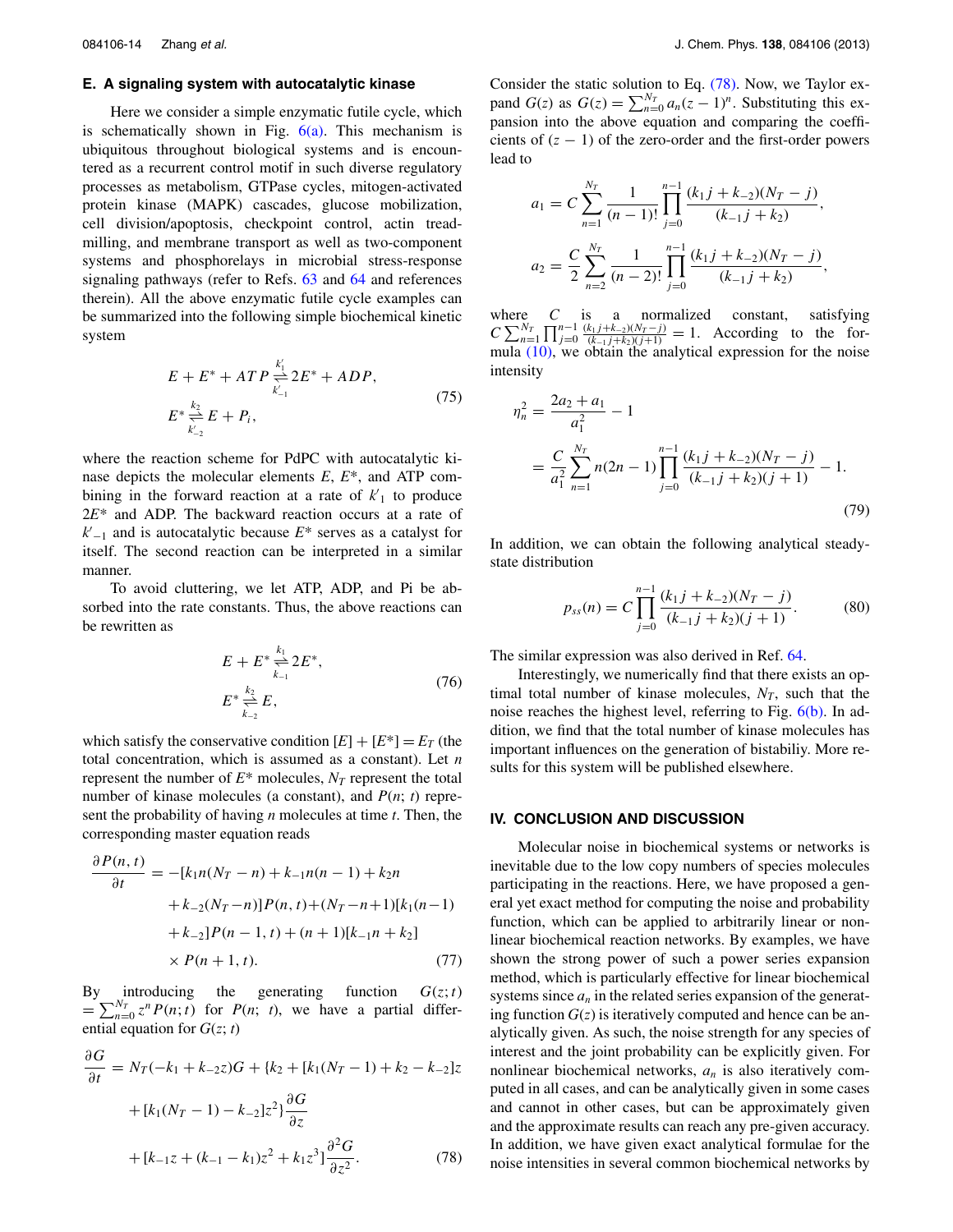applying this method. We have shown that LNA is effective only in linear network cases but would overestimate or underestimate the noise in nonlinear network cases. Moreover, positive (negative) feedback does not always enlarge (reduce)

noise but has a counter effect, implying that the previous conclusion on the effect of feedback on noise needs to be modified. In addition, interesting analytical distributions for two common nonlinear biochemical modules have also been given for the first time.

We point out that our method is linear, and hence has many advantages in contrast to the following several existing methods: (1) The moment-closure method $44-46, 62$  $44-46, 62$  $44-46, 62$  is in general nonlinear since low-order moments depend often on higherorder moments, implying that nonlinear approximations are required. Moreover, how to set an approximate scheme does not have a general rule but depends on specific biochemical networks, and the common setting of approximate schemes do not guarantee that a pre-given accuracy is satisfied since high-order moments do not tend to zero as its order goes to the infinity. Our method can overcome these shortcomings mainly because our method is linear and the related series is convergent but how to choose points at which power series are expanded is worth being further studied. (2)  $LNA^{6,24-29}$  $LNA^{6,24-29}$  $LNA^{6,24-29}$  $LNA^{6,24-29}$  $LNA^{6,24-29}$ can only be used to obtain low-order approximation to noise, while our method can be used to numerically compute arbitrarily high-order approximations for noise and probability distributions and the resulting approximations can reach arbitrary accuracies. (3) Although linear, the variational method proposed in Ref. [32](#page-14-30) would meet difficulties in handling highdimensional systems and only give approximate results. In contrast, our method, which is also linear, can be applied to an arbitrarily dimensional linear or nonlinear biochemical network for which we need only to solve a set of linear algebraic equations.

Our method can also be used to study noise propagation in signaling systems where analytical solutions to the corresponding master equations may not exist, and can give exact rather than approximate results for the propagating noise in the signaling systems. Moreover, the corresponding method is programmable since our analytical formulae for computing noise strengths depend only on the first and second order derivatives of generating functions at a certain point on the argument. Our method can even be used to study noise propagation in signaling networks in terms of probability distributions.

Owing to the exact formulae available to computing noise, our next task is to elucidate roles and functions of noise in controlling stochastic fluctuations of biochemical network modules, e.g., gene auto-regulatory motifs, feedback forward loops, *cis-*regulatory modules, etc. As such, we can reckon that some previous results on noise obtained by LNA would require to be modified. In addition, by applying the power series expansion method proposed here, it is possible to derive analytical probability distributions described by biochemical master equations in more general biochemical reaction networks. This is significant since a distribution in general contains more accurate random information than noise intensity, a commonly used index.

### **ACKNOWLEDGMENTS**

This work was partially supported by Grant Nos. 91230204 (T.Z.), 30973980 (T.Z.), 11005162 (J.Z.), 2010CB945400 (T.Z.), 10451027501005652 (J.Z.), 20100171120039 (J.Z.), 2012J2200017 (J.Z.), P50GM76516 (Q.N.), R01GM67247 (Q.N.), and DMS-1161621 (Q.N.).

- <span id="page-14-1"></span><span id="page-14-0"></span>1M. B. Elowitz and S. Leibler, [Nature \(London\)](http://dx.doi.org/10.1038/35002125) **403**, 335 (2000).
- 2J. Paulsson, O. G. Berg, and M. Ehrenberg, [Proc. Natl. Acad. Sci. U.S.A.](http://dx.doi.org/10.1073/pnas.110057697) **97**, 7148 (2000).
- <span id="page-14-2"></span>3A. N. Boettiger and M. Levine, [Science](http://dx.doi.org/10.1126/science.1173976) **325**, 471 (2009).
- <span id="page-14-3"></span>4A. Raj *et al.*, [Nature \(London\)](http://dx.doi.org/10.1038/nature08781) **463**, 913 (2010).
- <span id="page-14-4"></span>5A. Eldar and M. B. Elowitz, [Nature \(London\)](http://dx.doi.org/10.1038/nature09326) **467**, 167 (2010).
- 6J. M. Pedraza and J. Paulsson, [Science](http://dx.doi.org/10.1126/science.1144331) **319**, 339 (2008).
- 7A. Sanchez and J. Kondev, [Proc. Natl. Acad. Sci. U.S.A.](http://dx.doi.org/10.1073/pnas.0707904105) **105**, 5081 (2008).
- 8A. Sanchez *et al.*, [PLOS Comput. Biol.](http://dx.doi.org/10.1371/journal.pcbi.1001100) **7**, e1001100 (2011).
- 9O. G. Berg, [J. Theor. Biol.](http://dx.doi.org/10.1016/0022-5193(78)90326-0) **71**, 587 (1978).
- <span id="page-14-24"></span>10J. Peccoud and B. Ycart, [Theor. Popul. Biol.](http://dx.doi.org/10.1006/tpbi.1995.1027) **48**, 222 (1995).
- <span id="page-14-25"></span>11N. Friedman, L. Cai, and X. S. Xie, [Phys. Rev. Lett.](http://dx.doi.org/10.1103/PhysRevLett.97.168302) **97**, 168302 (2006).
- 12V. Shahrezaei and P. S. Swain, [Proc. Natl. Acad. Sci. U.S.A.](http://dx.doi.org/10.1073/pnas.0803850105) **105**, 17256 (2008).
- 13T. Jia and R. V. Kulkarni, [Phys. Rev. Lett.](http://dx.doi.org/10.1103/PhysRevLett.106.058102) **106**, 058102 (2011).
- 14H. H. McAdams and A. Arkin, [Proc. Natl. Acad. Sci. U.S.A.](http://dx.doi.org/10.1073/pnas.94.3.814) **94**, 814 (1997).
- <span id="page-14-7"></span><span id="page-14-6"></span>15J. Paulsson, [Nature \(London\)](http://dx.doi.org/10.1038/nature02257) **427**, 415 (2004).
- 16J. Paulsson, [Phy. Life Rev.](http://dx.doi.org/10.1016/j.plrev.2005.03.003) **2**, 157 (2005).
- 17M. Thattai and A. van Oudenaarden, [Proc. Natl. Acad. Sci. U.S.A.](http://dx.doi.org/10.1073/pnas.151588598) **98**, 8614 (2001).
- <span id="page-14-26"></span>18T. B. Kepler and T. C. Elston, [Biophys. J.](http://dx.doi.org/10.1016/S0006-3495(01)75949-8) **81**, 3116 (2001).
- 19E. M. Ozbudak *et al.*, [Nat. Genet.](http://dx.doi.org/10.1038/ng869) **31**, 69 (2002).
- 20J. M. Raser and E. K. O'Shea, [Science](http://dx.doi.org/10.1126/science.1105891) **309**, 2010 (2005).
- 21M. Dobrzynski and F. J. Bruggeman, [Proc. Natl. Acad. Sci. U.S.A.](http://dx.doi.org/10.1073/pnas.0803507106) **106**, 2583 (2009).
- 22R. Rinott, A. Jaimovich, and N. Friedman, [Proc. Natl. Acad. Sci. U.S.A.](http://dx.doi.org/10.1073/pnas.1013148108) **108**, 6329 (2011).
- <span id="page-14-5"></span>23D. Huh and J. Paulsson, [Nat. Genet.](http://dx.doi.org/10.1038/ng.729) **43**, 95 (2011).
- 24G. Hornung, and N. Barkai, [PLOS Comput. Biol.](http://dx.doi.org/10.1371/journal.pcbi.0040008) **4**, e8 (2008).
- 25S. Hooshangi, S. Thiberge, and R. Weiss, [Proc. Natl. Acad. Sci. U.S.A.](http://dx.doi.org/10.1073/pnas.0408507102) **102**, 3581 (2005).
- 26N. G. Van Kampen, *Stochastic Processes in Physics and Chemistry* (Elsevier, Amsterdam, 2007).
- 27M. Scott, T. Hwa, and B. Ingalls, [Proc. Natl. Acad. Sci. U.S.A.](http://dx.doi.org/10.1073/pnas.0610468104) **104**, 7402 (2007).
- <span id="page-14-8"></span>28J. Elf and M. Ehrenberg, [Genome Res.](http://dx.doi.org/10.1101/gr.1196503) **13**, 2475 (2003).
- <span id="page-14-9"></span>29J. J. Zhang, Z. J. Yuan, and T. Zhou, [Phys. Biol.](http://dx.doi.org/10.1088/1478-3975/6/4/046009) **6**, 046009 (2009).
- 30P. B. Warren, S. Tanase-Nicola, and P. R. ten Wolde, [J. Chem. Phys.](http://dx.doi.org/10.1063/1.2356472) **125**, 144904 (2006).
- <span id="page-14-30"></span><span id="page-14-10"></span>31Y. H. Lan and G. A. Papoian, [J. Chem. Phys.](http://dx.doi.org/10.1063/1.2358342) **125**, 154901 (2006).
- 32Y. H. Lan, P. G. Wolynes, and G. A. Papoian, [J. Chem. Phys.](http://dx.doi.org/10.1063/1.2353835) **125**, 124106 (2006).
- <span id="page-14-11"></span>33Y. H. Lan and G. A. Papoian, [Phys. Rev. Lett.](http://dx.doi.org/10.1103/PhysRevLett.98.228301) **98**, 228301 (2007).
- <span id="page-14-12"></span>34S. Tanase-Nicola, P. B. Warren, and P. R. ten Wolde, [Phys. Rev. Lett.](http://dx.doi.org/10.1103/PhysRevLett.97.068102) **97**, 068102 (2006).
- <span id="page-14-14"></span><span id="page-14-13"></span>35A. M. Walczak, M. Sasai, and P. G. Wolynes, [Biophys. J.](http://dx.doi.org/10.1529/biophysj.104.050666) **88**, 828 (2005).
- 36A. B. Bortz, M. H. Kalos, and J. L. Lebowitz, [J. Comput. Phys.](http://dx.doi.org/10.1016/0021-9991(75)90060-1) **17**, 10 (1975).
- <span id="page-14-16"></span><span id="page-14-15"></span>37D. T. Gillespie, [J. Phys. Chem.](http://dx.doi.org/10.1021/j100540a008) **81**, 2340 (1977).
- <span id="page-14-17"></span>38D. T. Gillespie, [Annu. Rev. Phys. Chem.](http://dx.doi.org/10.1146/annurev.physchem.58.032806.104637) **58**, 35 (2007).
- 39A. M. Walczak, A. Mugler, and C. H. Wiggins, [Proc. Natl. Acad. Sci.](http://dx.doi.org/10.1073/pnas.0811999106) [U.S.A.](http://dx.doi.org/10.1073/pnas.0811999106) **106**, 6529 (2009).
- <span id="page-14-18"></span>40J. S. van Zon *et al.*, [Biophys. J.](http://dx.doi.org/10.1529/biophysj.106.086157) **91**, 4350 (2006).
- <span id="page-14-20"></span><span id="page-14-19"></span>41J. S. van Zon and P. R. ten Wolde, [J. Chem. Phys.](http://dx.doi.org/10.1063/1.2137716) **123**, 234910 (2005).
- <span id="page-14-21"></span>42J. J. Zhang, L. N. Chen, and T. S. Zhou, [Biophys. J.](http://dx.doi.org/10.1016/j.bpj.2012.02.001) **102**, 1247 (2012).
- <span id="page-14-22"></span>43T. S. Zhou and J. J. Zhang, [SIAM J. Appl. Math.](http://dx.doi.org/10.1137/110852887) **72**, 789 (2012).
- 44R. Grima, [J. Chem. Phys.](http://dx.doi.org/10.1063/1.3702848) **136**, 154105 (2012).
- <span id="page-14-23"></span>45C. Zechner *et al.*, [Proc. Natl. Acad. Sci. U.S.A.](http://dx.doi.org/10.1073/pnas.1200161109) **109**, 8340 (2012).
- 46C. S. Gillespie, [Syst. Biol.](http://dx.doi.org/10.1049/iet-syb:20070031) **3**, 52–58 (2009).
- <span id="page-14-27"></span>47A. Raj *et al.*, [PLoS Biol.](http://dx.doi.org/10.1371/journal.pbio.0040309) **4**, e309 (2006).
- <span id="page-14-28"></span>48J. Paulsson and M. Ehrenberg, [Phys. Rev. Lett.](http://dx.doi.org/10.1103/PhysRevLett.84.5447) **84**, 5447 (2000).
- <span id="page-14-29"></span>49L. J. Slater, *Confluent Hypergeometric Functions* (Cambridge University Press, Cambridge, 1960).